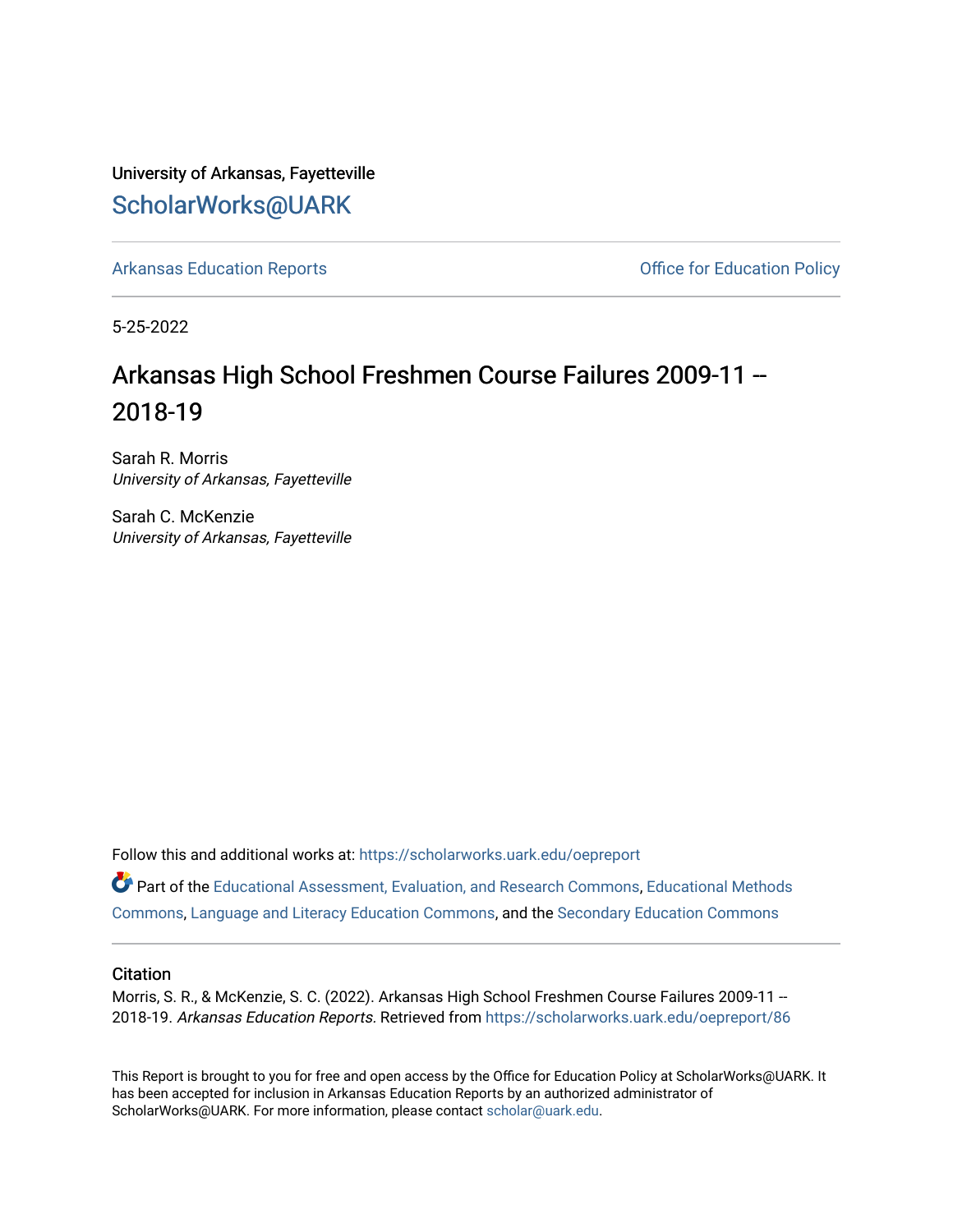# *ARKANSAS EDUCATION REPORT Volume 19, Issue 2*

# **ARKANSAS HIGH SCHOOL FRESHMEN COURSE FAILURES 2009-11 – 2018-19**

**By:**

**Sarah R. Morris Sarah C. McKenzie**

**May 25, 2022**

**Office for Education Policy University of Arkansas 211 Graduate Education Building Fayetteville, AR 72701 Phone: (479) 575-3773 Fax: (479) 575-3196 E-mail: oep@uark.edu**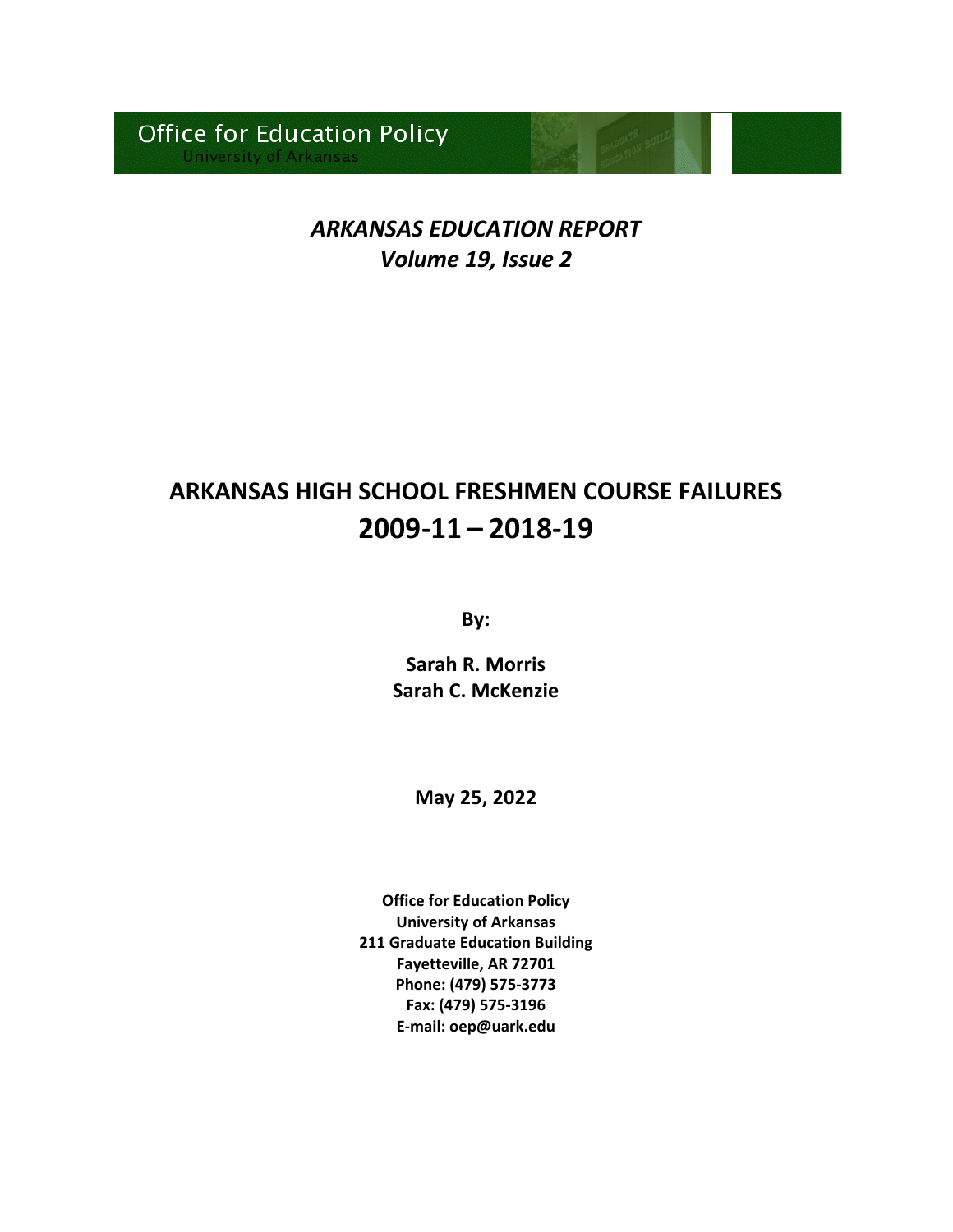# **TABLE OF CONTENTS**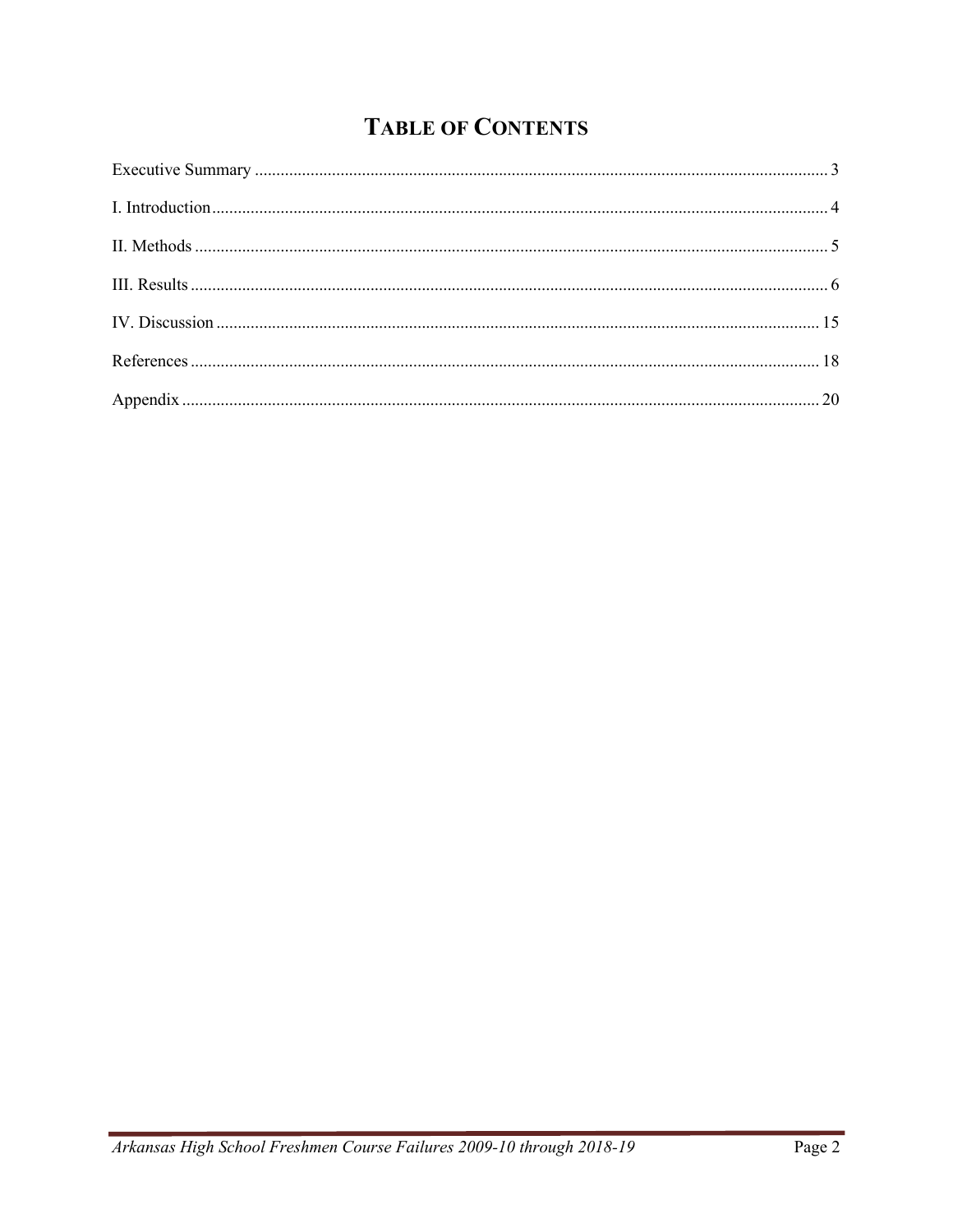## **EXECUTIVE SUMMARY**

This study assesses the course failures among Arkansas high school freshmen by different student demographic and programmatic characteristics. We analyze 10 independent cohorts of Arkansas freshmen for descriptive analyses, and then we limit our analytic sample to the two most recent years of data. Algebra I is the most commonly failed course among Arkansas freshmen. Using logit analyses, we find economically disadvantaged students are nine percentage points more likely to fail a course their freshman year than their more advantaged peers after controlling for prior academic achievement and district characteristics and fixed effects. This study is the first research study conducted on Arkansas course for failure high school freshmen. We discuss our findings in the context of course failures among different demographic and programmatic characteristics and conclude with policy suggestions for district leaders to implement and help lead more students to success.

#### **Major Findings:**

Failure rates have declined over the past ten years, from 31.7 to 21.9 percent of high school freshman failing at least one course.

Descriptively, Black students have the highest failure rates followed by students who are eligible for federal free-or-reduced lunch programs and English Language Learners. The results of multivariate analyses that control for prior student achievement and district characteristics, find that Black students are slightly less likely to fail a course than White students. We also find that students receiving services through English Learner programs or special education programs are less likely to fail a course freshman year than their peers who are not receiving these services.

FRL-eligible students, however, are 9 percentage points more likely to fail a course than their more advantaged peers. FRL-eligible students who are White are more likely to fail a course than FRL-eligible students who are Black or Hispanic. Among White students, FRL-eligible students are 11.2 percentage points more likely to fail than more advantaged peers.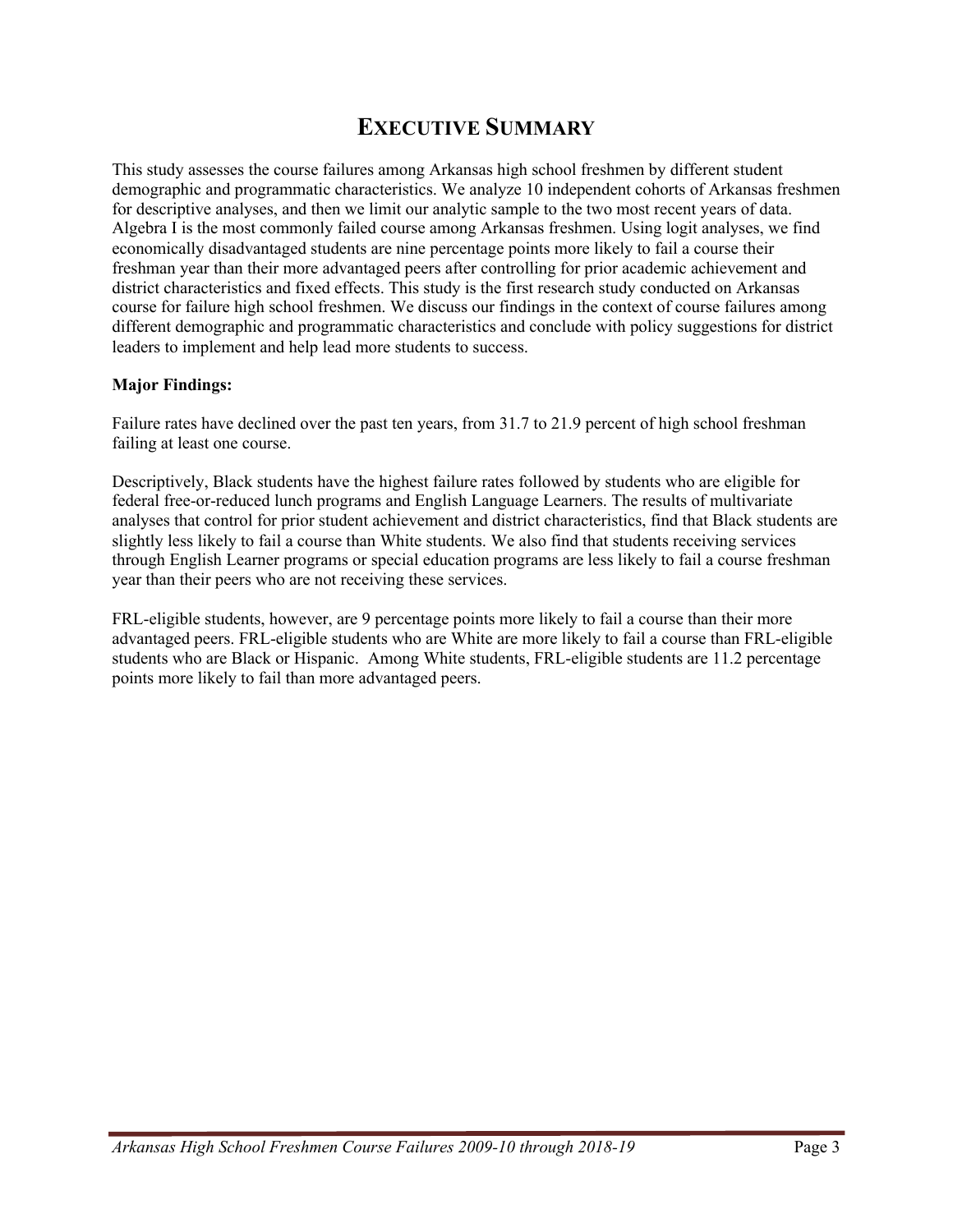## **I. INTRODUCTION**

High school grade point averages (HSGPA) are strong predictors of students' future educational outcomes; some researchers have even discovered HSGPAs to be stronger predictors of future academic success than traditional performance exams (Allensworth & Clark, 2020; Belfield & Crosta, 2012; Bowers et al., 2013; Easton et al., 2017; Farmer & Hope, 2015; Komarraju et al., 2013). HSGPAs can reflect discipline and non-cognitive abilities not reflected in test scores, and HSGPAs can be connected to a student's ability to adapt to life changes. The University of Chicago's Consortium on School Research finds freshman GPA is highly correlated with a student's future academic successes (Easton et al., 2017). Research conducted by the Office for Education Policy finds that Arkansas' freshman's HSGPAs are also associated with future academic successes like high school graduation and college enrollment (Morris et al., 2021).

Seeskin et al. (2018) report Chicago Public Schools (CPS) students' grades decrease after the building transition from eighth grade to ninth grade and when students move school buildings, they report fewer friendships forming increased negative thoughts about their future successes. In addition, disruptions in personal lives, educational environments, and academic grades are associated behavior problems like higher absenteeism rates and being non-responsive in class (Seeskin et al., 2018). National failure rates for high school freshmen are not reported, but Easton et al. (2017) report that 20 percent of CPS' ninthgrade students had GPAs of D's and F's in 2013, a decline from the 40 percent of the 2006 cohort.

Nearly all CPS' ninth-grade students experience drops from their eighth-grade year in their GPAs in noncore courses (e.g. art, physical education, world languages or other elective courses) (Seeksin et al., 2018). Plus, students who struggled academically in eighth grade are more likely to fall behind with their grades in their ninth-grade year. When students who are more likely to struggle academically start their freshman year with academic failures, they demonstrate decreased graduation rates (Andrews & Bishop, 2012).

Aside from all students feeling the academic and relational pressure from a ninth-grade transition, researchers examine specific subgroups' struggles. Sutton et al. (2018) report that minority subgroups experience the highest chance of academic loss in the freshman year transition. The GPA decline from eighth to ninth grade is the highest for Black and Hispanic males (Seeskin et al., 2018). The highestachieving Black males experience the most significant academic loss—a GPA 0.20 points lower than Black females. On the other hand, high-achieving White females have a minor academic loss in the transition (Sutton et al., 2018). In Chicago, freshman year results in high-achieving White females continuing to get ahead while high-achieving Black males fall behind.

Students from economically disadvantaged backgrounds are at a higher risk of having lower HSGPAs, and lower socio-economic status (SES) males are less likely to graduate high school than lower SES females (Autor et al., 2019; Malecki & Demaray, 2016). In 2016, Washington state freshmen that are low income were 22.5 percentage points more likely to fail a course their freshman year compared to nonlow-income freshmen (Gillespie, 2018). When Washington state gave more attention to freshman grades, ninth-grade course failure rates decreased by 3.9 percentage points for Hispanic students and 3.3 percentage points for students with two or more races (OSPI, 2017).

Recent research reports teachers often overestimate performance abilities for students they perceive to have advantaged backgrounds (Tobisch & Dresel, 2017). Grading has been a subjective practice since the 1940's, and Puhani and Yang (2019) find scoring inequality, grading students differently with implicit or non-implicit bias based on student demographic characteristics, can differ by as much as 25% between higher- and lower-performing schools. The way the current grading system is set in the United States disproportionately favors students with privilege and harms students of less privilege (Feldman, 2019).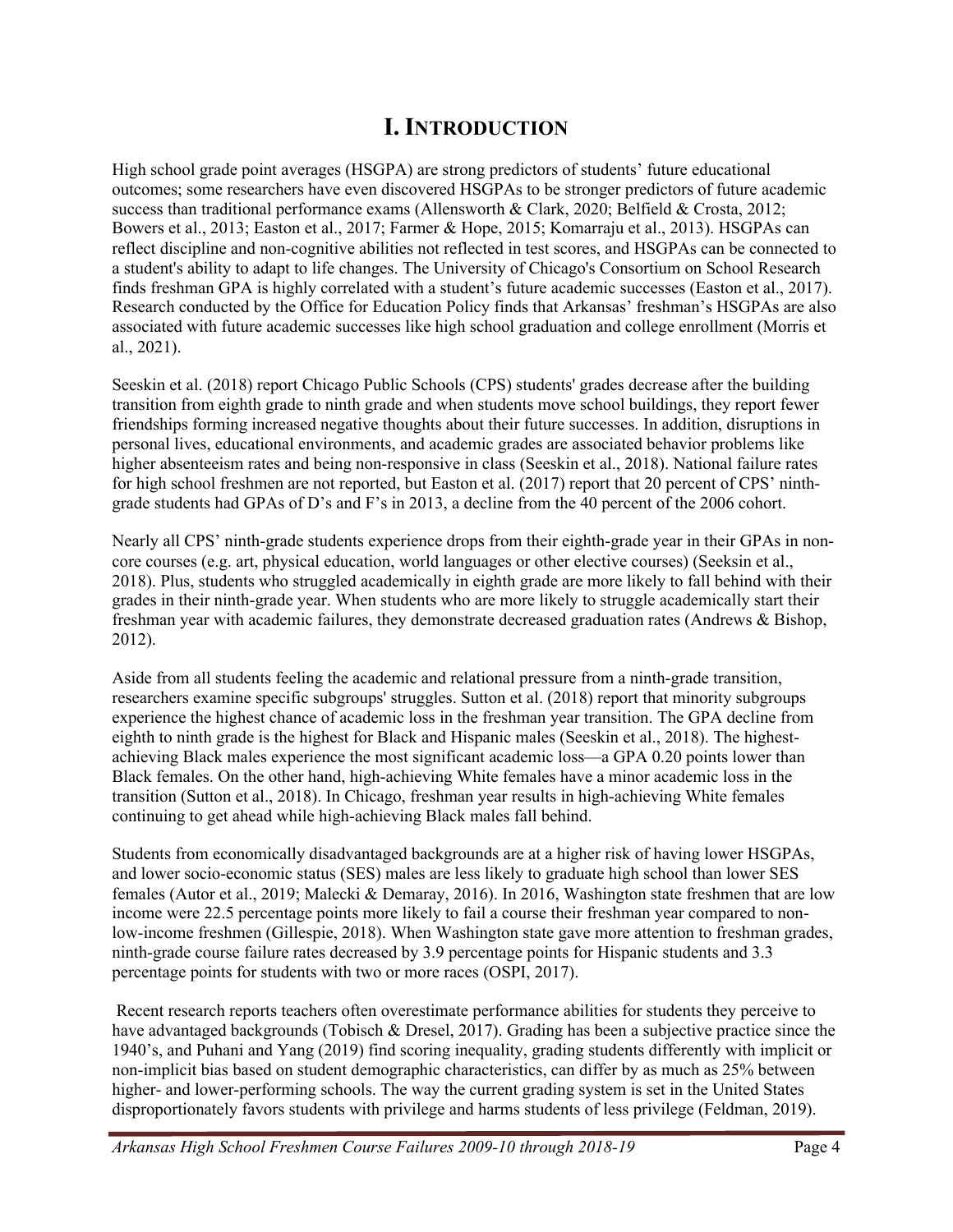Education has the power to help children from all types of SES backgrounds, but Hannah and Linden (2012) find teachers grade lower SES students more harshly than higher SES students.

The Gates Foundation (2021) reports that Algebra I is the most failed course for American high school freshmen although national failure rates are not available. Most students who fail are members of racial/ethnic subgroups, English Language Learners, or economically disadvantaged students. Teachers in smaller, rural schools can help prevent failing Algebra I students in high-poverty locations with more professional development and training (Campbell, 2005). Double-doses of Algebra in CPS' lowachieving students' days showed positive effects for test scores, but the extra math class was not effective for increasing passing rates due to sorting and tracking (Nomi & Allensworth, 2013). Members of racial/ethnic subgroups and students with lower socioeconomic statuses have higher feelings of believing one is incapable of learning mathematics, which could increase chances of Algebra I failure (Spence, 2020).

#### **This Study**

There is currently no research about course failures for high school freshmen and which groups of students are failing courses and which courses in Arkansas. This study descriptively analyzes course failures of freshman students in Arkansas. We aim to fill the gap in research of course failures of freshman students in Arkansas. We examine Arkansas' freshman student course failure's association with student demographic and programmatic characteristics, prior achievement, and district characteristics.

Our research will answer the following questions:

- What percentage of Arkansas students fail a course freshman year, and how do the failure percentages vary by student demographic and programmatic characteristics and regions?
- Which courses are most common for freshman students to fail in Arkansas? Do the courses vary by geographic region?
- Does the likelihood of failing a class freshman year vary after controlling for student demographic and programmatic characteristics, prior achievement, and district characteristics?

## **II. METHODS**

#### **Data and Sample**

Anonymized student-level data for Arkansas students is from 2009-10 through 2018-19. Data include student demographic and programmatic characteristics, and course grades. In the data provided, student course grades are either numerical or grade letter values. We create a binary indicator of student course failure, defined as an F, E, NC, I-0, or 59 and below.

Our descriptive sample of 344,624 ninth-grade students reflects ten independent cohorts (see Table 1).

| Table 1. Conort Grade by 9 Grade Academic Tear<br>Cohort |             |         |             |             |             | 1 2 3 4 5 6 7 8 9 |             |             |             |       |
|----------------------------------------------------------|-------------|---------|-------------|-------------|-------------|-------------------|-------------|-------------|-------------|-------|
| <b>School Year</b>                                       | 2009-<br>10 | $2010-$ | 2011-<br>12 | 2012-<br>13 | 2013-<br>14 | 2014-<br>15       | 2015-<br>16 | 2016-<br>17 | 2017-<br>18 | 2018- |

*Table 1: Cohort Grade by 9th Grade Academic Year*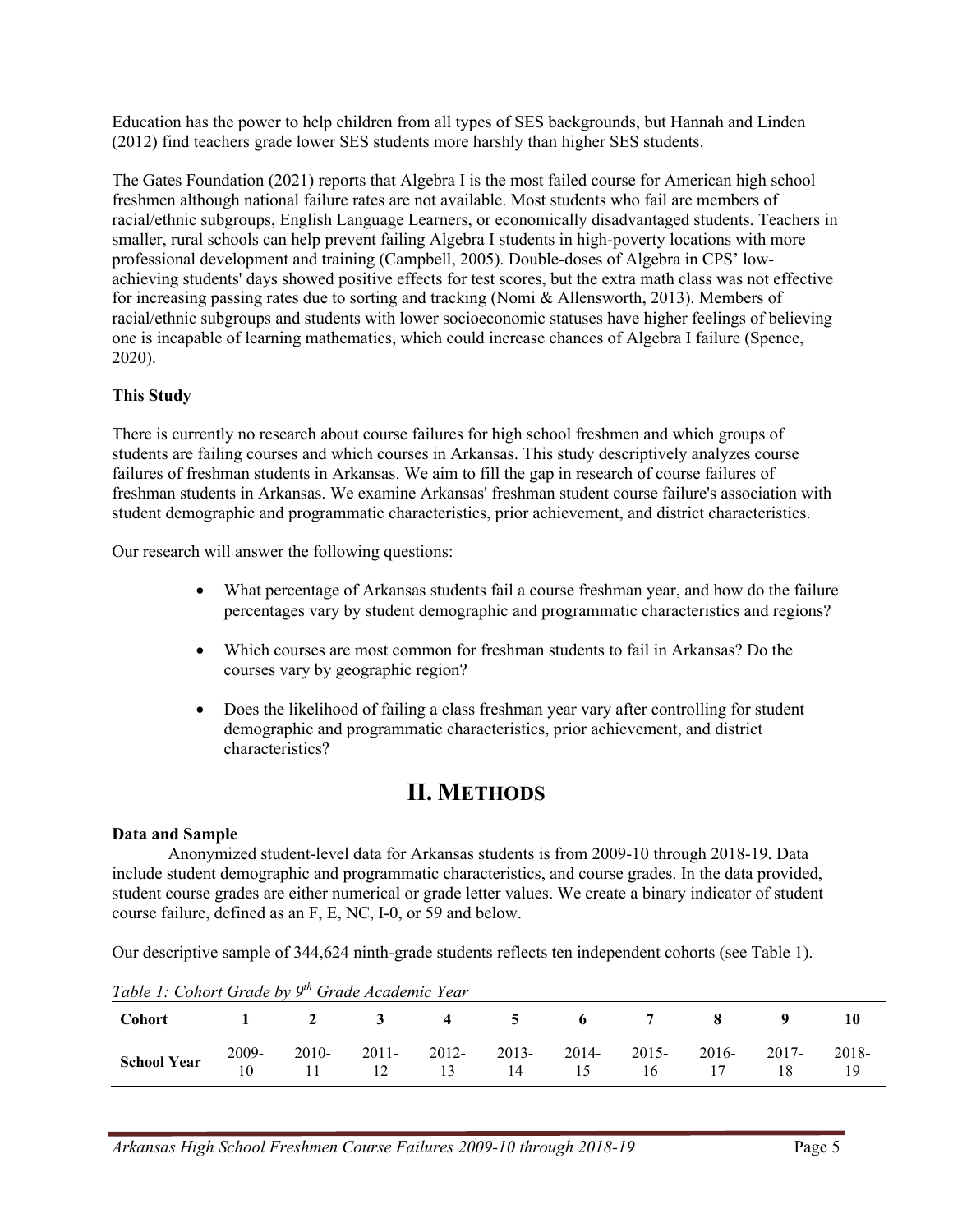All cohorts are included in the descriptive analyses, but the analytic sample for our pooled multivariate analysis regressions includes only students in Cohorts 9 and 10 with  $7<sup>th</sup>$ - and  $8<sup>th</sup>$ -grade state test scores. This limitation is necessary to include prior student achievement as a control variable in our analysis of the likelihood of course failures. We limit our pooled analysis sample to Cohorts 9 and 10 due to the changes in state assessments in prior years. Summary information for the combination of Cohorts 9 and 10 is presented in Table 2. Programmatic statuses are denoted as free-or-reduced lunch (FRL), our proxy for low socioeconomic status, gifted and talented (GT), English Language Learners (ELL), and special education (SPED).

|               | Descriptive | Analytic | Difference |
|---------------|-------------|----------|------------|
|               | Sample      | Sample   |            |
| Total N       | 70,068      | 65,851   | $-4,217$   |
| $%$ Male      | 51.25       | 51.04    | $-0.21$    |
| $%$ Female    | 48.75       | 48.96    | 0.21       |
| % White       | 62.23       | 62.41    | 0.18       |
| $%$ Black     | 19.30       | 19.53    | 0.23       |
| % Hispanic    | 13.00       | 12.85    | $-0.15$    |
| % Other Races | 5.44        | 5.21     | $-0.23$    |
| $%$ FRL       | 59.00       | 59.06    | 0.06       |
| %GT           | 13.00       | 13.72    | 0.72       |
| $%$ ELL       | 7.11        | 6.72     | $-0.39$    |
| $%$ SPED      | 11.55       | 10.36    | $-1.19$    |

*Table 2: Descriptive and Analytic Sample Comparison, Cohorts 9 and 10*

The analytic limitation reduces the sample by 4,217 students or 6.1 percent. Baseline imbalance tests reveal no statistically significant differences between the descriptive and analytic for males, females, and FRL status students. Significant differences were present, however, for all races and other programmatic groups. The attrition among the indicated student groups may lead to underestimating our reported relationship between freshman course failures, leaving us with a conservative estimate for the student groups underrepresented in the analytic sample.

#### **Empirical Approach**

We analyze descriptive trends in freshman course failures to examine the differences between student demographic and programmatic characteristics. We present data to illustrate trends in failure rates of geographic region and courses. We then conduct multivariate regressions with Cohorts 9 and 10 as a pooled analysis. We control for student demographic and programmatic characteristics, prior student achievement, and district characteristics in our multivariate model to adjust for variation at the student and district levels.

### **III. RESULTS**

#### **Descriptive Trend Analyses**

We present the percentages of freshman that failed at least one course by student demographic and programmatic characteristics in Table 3 for the 10 Cohorts. The percentage of Arkansas freshmen failing at least one course was 31.7 percent in 2010, and the rate has decreased to 21.9 percent by 2019. This decreasing failure rate is present for all the student subgroups over time except for the Gifted and Talented subgroup. GT students are less likely to fail a course their freshman year, but the failure rate remains steady across time. Males are consistently more likely to fail than females; Black students have the highest failure rates, free-or-reduced lunch status is more likely to fail than non-FRL status students; and English Language Learners have a high percentage of failing at least one course, as well. Hispanic,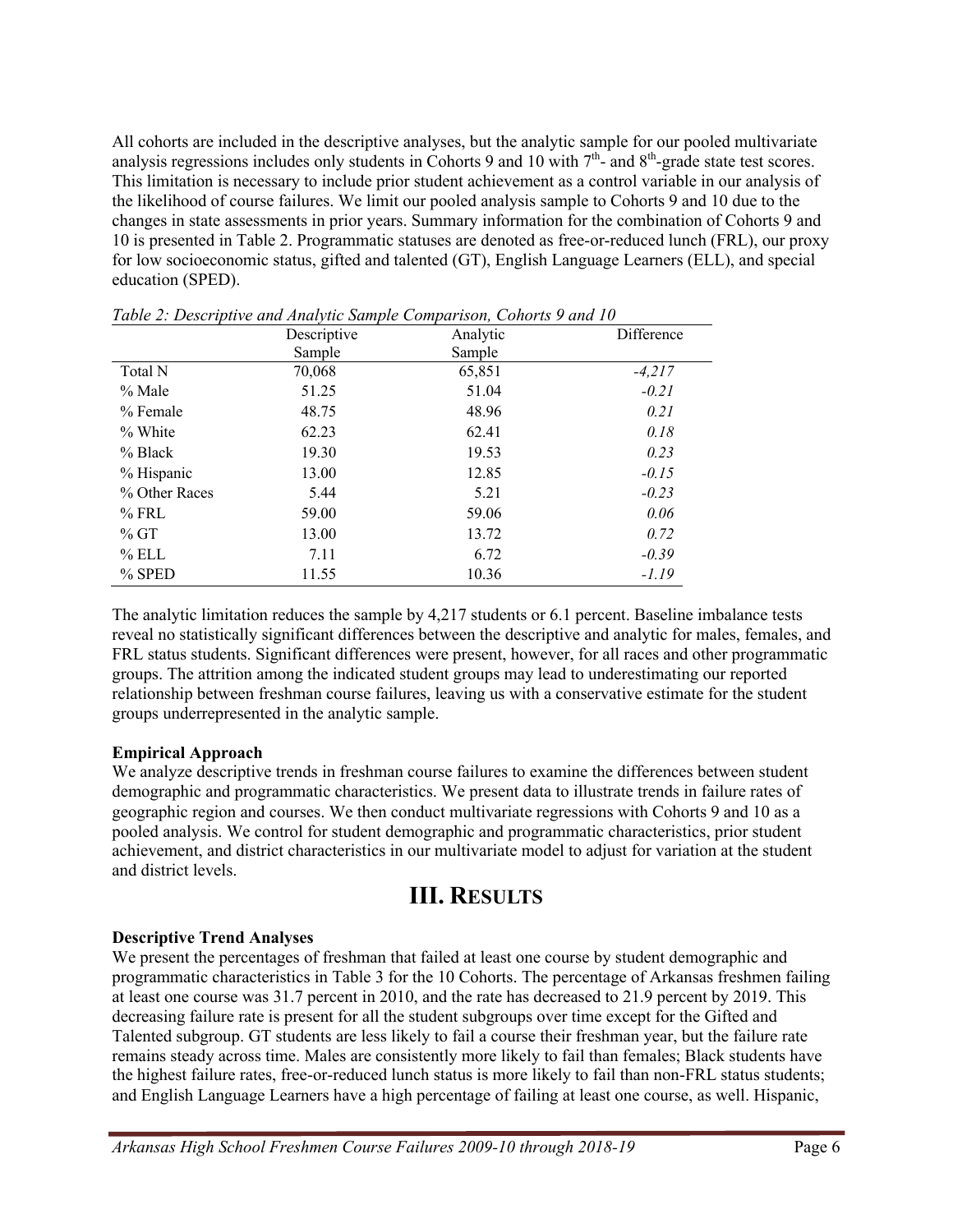FRL, ELL, and SPED students have a failed at least one course rate greater than the average for all students.

| Cohort           |        | 2      | 3      | 4      | 5      | 6      | 7      | 8      | 9      | 10     |
|------------------|--------|--------|--------|--------|--------|--------|--------|--------|--------|--------|
| % of Freshman    | 31.7   | 30.4   | 25.8   | 26.4   | 27.0   | 27.9   | 25.3   | 24.3   | 23.0   | 21.9   |
| % of Male        | 37.6   | 36.0   | 31.7   | 31.4   | 32.8   | 34.5   | 31.4   | 29.6   | 28.2   | 26.4   |
| % of Female      | 25.6   | 24.7   | 19.8   | 21.4   | 21.1   | 21.0   | 18.9   | 18.9   | 17.3   | 17.2   |
| % of White       | 26.0   | 24.7   | 21.5   | 21.4   | 21.9   | 22.7   | 20.5   | 19.4   | 18.7   | 18.2   |
| $%$ of Black     | 46.7   | 45.9   | 40.5   | 40.0   | 42.2   | 42.6   | 39.1   | 38.8   | 35.6   | 34.6   |
| % of Hispanic    | 40.8   | 39.1   | 29.8   | 33.0   | 31.2   | 32.2   | 29.8   | 27.0   | 25.0   | 22.7   |
| % of Other Races | 28.6   | 26.3   | 24.4   | 21.7   | 21.8   | 23.7   | 20.1   | 21.7   | 21.4   | 17.3   |
| $%$ of FRL       | 41.6   | 40.2   | 34.9   | 36.0   | 35.9   | 36.8   | 33.6   | 32.5   | 30.1   | 29.0   |
| $%$ of GT        | 7.6    | 7.0    | 6.0    | 8.0    | 8.3    | 8.2    | 8.1    | 8.0    | 7.9    | 7.1    |
| $%$ of ELL       | 47.8   | 44.2   | 35.1   | 40.8   | 38.1   | 36.6   | 33.5   | 30.5   | 30.0   | 28.5   |
| % of SPED        | 36.7   | 36.0   | 32.1   | 28.7   | 28.4   | 29.5   | 26.9   | 24.9   | 25.1   | 23.7   |
| N                | 33.297 | 33,509 | 32,374 | 34,228 | 34,984 | 35,234 | 35,307 | 35,623 | 34.888 | 35,180 |

*Table 3: Percentages of at Least One Course Failure by Student Demographic and Programmatic Characteristics, 2010-2019*

To present a general sense of how Arkansas freshmen totals vary across the state, we provide 2019's geographic region demographic and program characteristics in Table 4. The Arkansas counties in each region are provided in Table A1 in the index.

| Region           | Northwest | Northeast | Central | Southwest | Southeast | Arkansas |
|------------------|-----------|-----------|---------|-----------|-----------|----------|
| % White          | 66.4      | 71.0      | 54.8    | 54.4      | 50.2      | 62.0     |
| % Black          | 3.3       | 20.6      | 31.8    | 29.0      | 41.0      | 19.2     |
| % Hispanic       | 21.3      | 5.7       | 8.6     | 13.0      | 6.9       | 13.1     |
| % Other Races    | 9.1       | 2.7       | 4.8     | 3.7       | 2.0       | 5.7      |
| $%$ FRL          | 54.5      | 67.9      | 53.6    | 66.9      | 77.8      | 59.1     |
| %GT              | 10.7      | 12.6      | 15.5    | 15.1      | 14.4      | 13.1     |
| $%$ ELL          | 11.5      | 2.1       | 4.7     | 6.4       | 3.1       | 6.8      |
| $%$ SPED         | 11.6      | 13.2      | 11.1    | 9.6       | 11.7      | 11.6     |
| $\boldsymbol{N}$ | 13,017    | 6,964     | 10,335  | 3,163     | 1,701     | 35,180   |

*Table 4: Freshman Demographic and Programmatic Characteristics by Arkansas Region, Cohort 10*

We report in Table 4 that most ninth-grade students attend schools in the Northwest region of Arkansas, while only five percent of ninth-grade students are attending schools in the Southeast region. Students in the Central, Southwest, and Southeast regions are more likely to be Black and to be eligible for the FRL program. The Northwest region has higher percentages of Hispanic and ELL students compared to the other regions. When we examine failure rates by region, it is important to remember that student concentrations and student characteristics vary between the regions.

The rates of freshmen failing at least one course are presented by region and gender in Table 5. Overall, rates of freshmen failing at least one course vary from 18.7 percent in Northwest Arkansas to 28.5 percent in Southwest Arkansas. Across all regions, females are less likely than males to fail a course their freshman year than their male counterparts, but the different between female and male failure rates is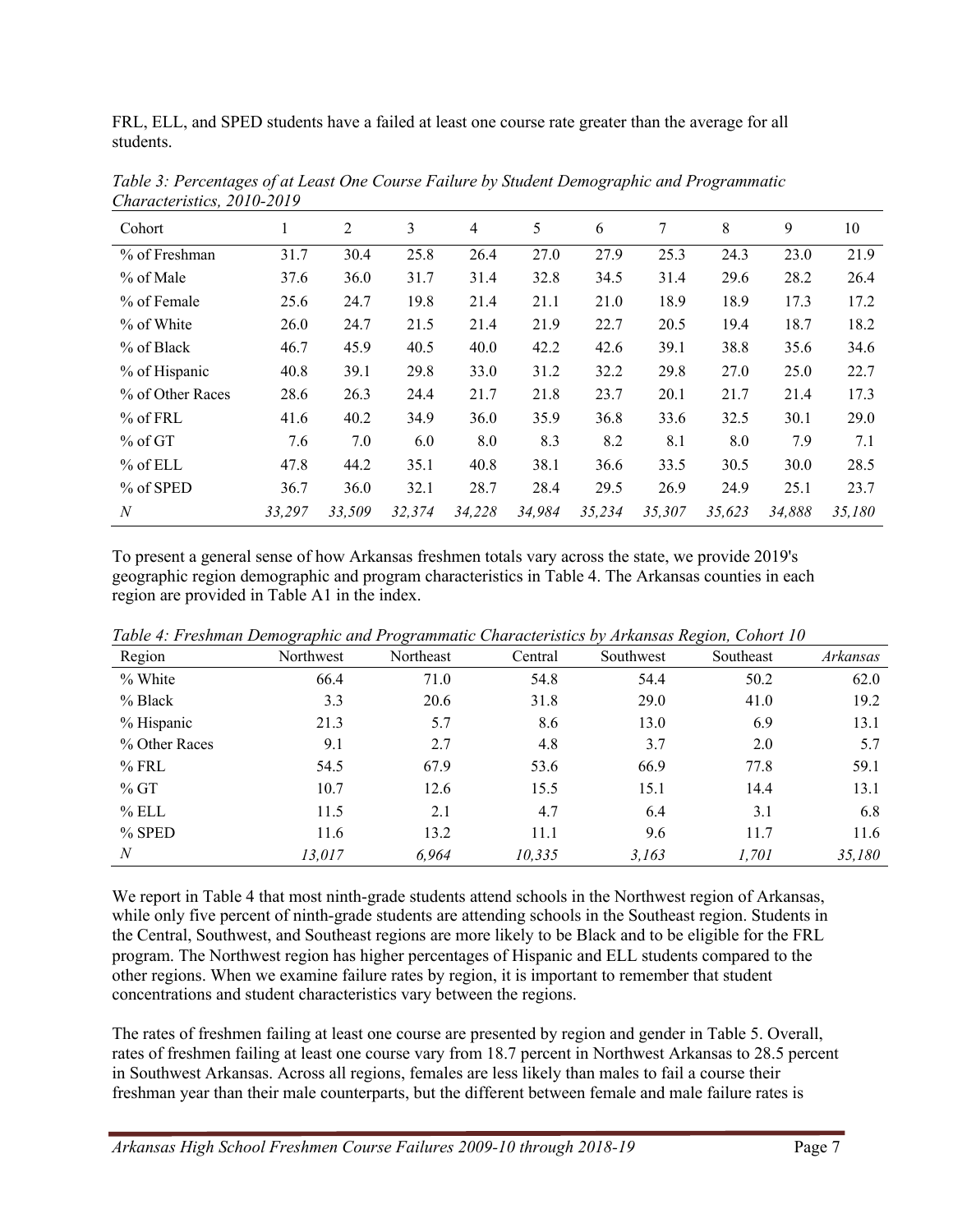greatest in the Southeast, where males are 15 percentage points more likely to fail a course than their female peers.

|           | % of  | $%$ of  | Region  |
|-----------|-------|---------|---------|
|           | Males | Females | Overall |
| Northwest | 22.7  | 14.7    | 18.7    |
| Northeast | 26.7  | 17.8    | 22.4    |
| Central   | 29.3  | 19.4    | 24.4    |
| Southwest | 26.8  | 16.6    | 21.9    |
| Southeast | 35.9  | 20.8    | 28.5    |

*Table 5: Course Failure Percentage by Region and Gender, Cohort 10*

We illustrate the racial differences in course failure rates by region in Table 6. The regional failure pattern generally mimics race and ethnicity groups' failure percentages similar to gender's failure percentages.

|                  | White | Black | Hispanic | <b>Other Races</b> | Region<br>Overall |
|------------------|-------|-------|----------|--------------------|-------------------|
| Northwest        | 17.6  | 28.8  | 20.8     | 18.2               | 18.7              |
| <b>Northeast</b> | 19.7  | 32.0  | 23.1     | 19.4               | 22.4              |
| Central          | 16.5  | 38.4  | 28.9     | 14.0               | 24.4              |
| Southwest        | 19.0  | 28.3  | 21.0     | 17.1               | 21.9              |
| Southeast        | 24.3  | 34.2  | 26.5     | 26.5               | 28.5              |

*Table 6: Course Failure Percentage by Region and Race/Ethnicity, Cohort 10*

In Table 3, we reported that Black students had the highest course failure percentage among race/ethnicity groups, and this is consistent across all geographic regions, as reflected in Table 6. The greatest gap between White and Black course failure rates was evidenced in Central Arkansas, where Black students were 12 percentage points more likely to fail a course freshman year than White students. The largest percentage of Hispanic students are in the Northwest region, yet the Northwest region has the lowest Hispanic failing percentage for course failures.

Lastly, we present Figure 1 to illustrate the differences in failure rates by region and programs. To compare the regional average failure rate with Arkansas programs, we placed the regional average on the left side of the figure with the programs by regions on the right side of the figure.

*Figure 1: Course Failure Percentage by Region and Program, Cohort 10*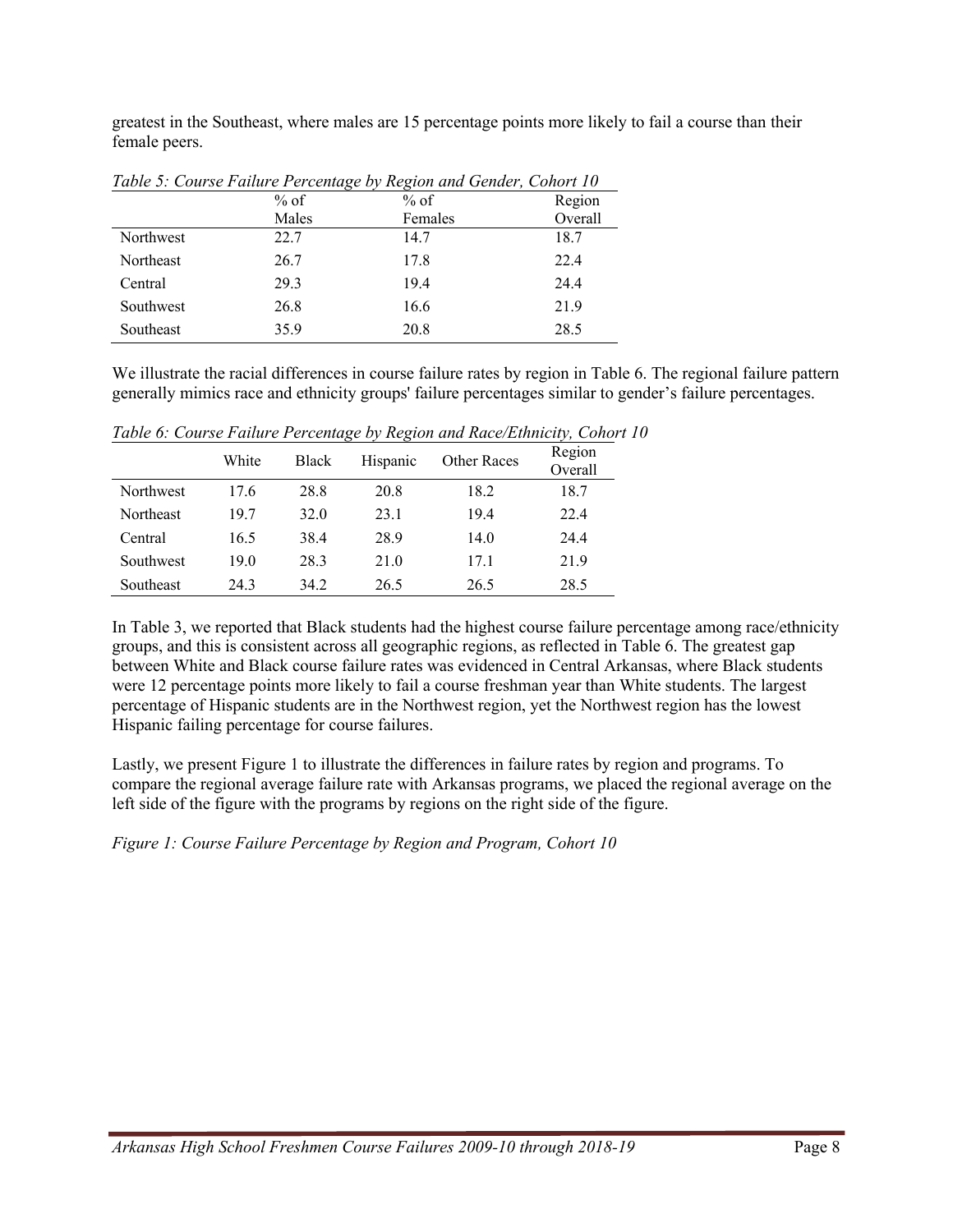

Variation in failure rates is apparent by the overall percentage of course failures on the left side of the figure to the comparing right side. The FRL status, GT status, and ELL status course failure percentages are the highest in the Central region. The likelihood of failing at least one course in the Central region is more prevalent than we would expect given the overall failure rate for the region and the state.

To explore our second research question, we report which courses freshmen are failing and if the courses vary by region. We considered that there might be differences in course failure rates between core content courses (English, mathematics, social students, and science) and non-course courses (arts, foreign languages, physical education, technology, etc.). We report on the differing failure rates between core and non-core courses in Table 7.

| Cohort 10    | % of Sample | % Failed at<br>Least One Class | % Failed Core<br>Class | % Failed Non-Core<br>Class |
|--------------|-------------|--------------------------------|------------------------|----------------------------|
| Male         | 50.8        | 26.4                           | 21.4                   | 6.4                        |
| Female       | 49.2        | 17.2                           | 13.7                   | 4.0                        |
| White        | 62.0        | 18.2                           | 14.6                   | 4.2                        |
| <b>Black</b> | 19.2        | 34.6                           | 27.7                   | 9.5                        |
| Hispanic     | 13.1        | 22.7                           | 18.3                   | 5.4                        |
| Other Races  | 5.8         | 17.3                           | 14.6                   | 3.2                        |
| <b>FRL</b>   | 59.1        | 29.0                           | 23.7                   | 7.0                        |
| <b>GT</b>    | 13.1        | 7.1                            | 5.4                    | 1.9                        |
| <b>ELL</b>   | 6.8         | 28.5                           | 23.4                   | 6.8                        |
| <b>SPED</b>  | 11.6        | 23.7                           | 15.8                   | 9.3                        |
| Total        | 100.0       | 21.9                           | 17.6                   | 5.2                        |

*Table 7: Rate of Freshmen Failing at Least One Course, by Core and Non-Core Classes, Cohort 10*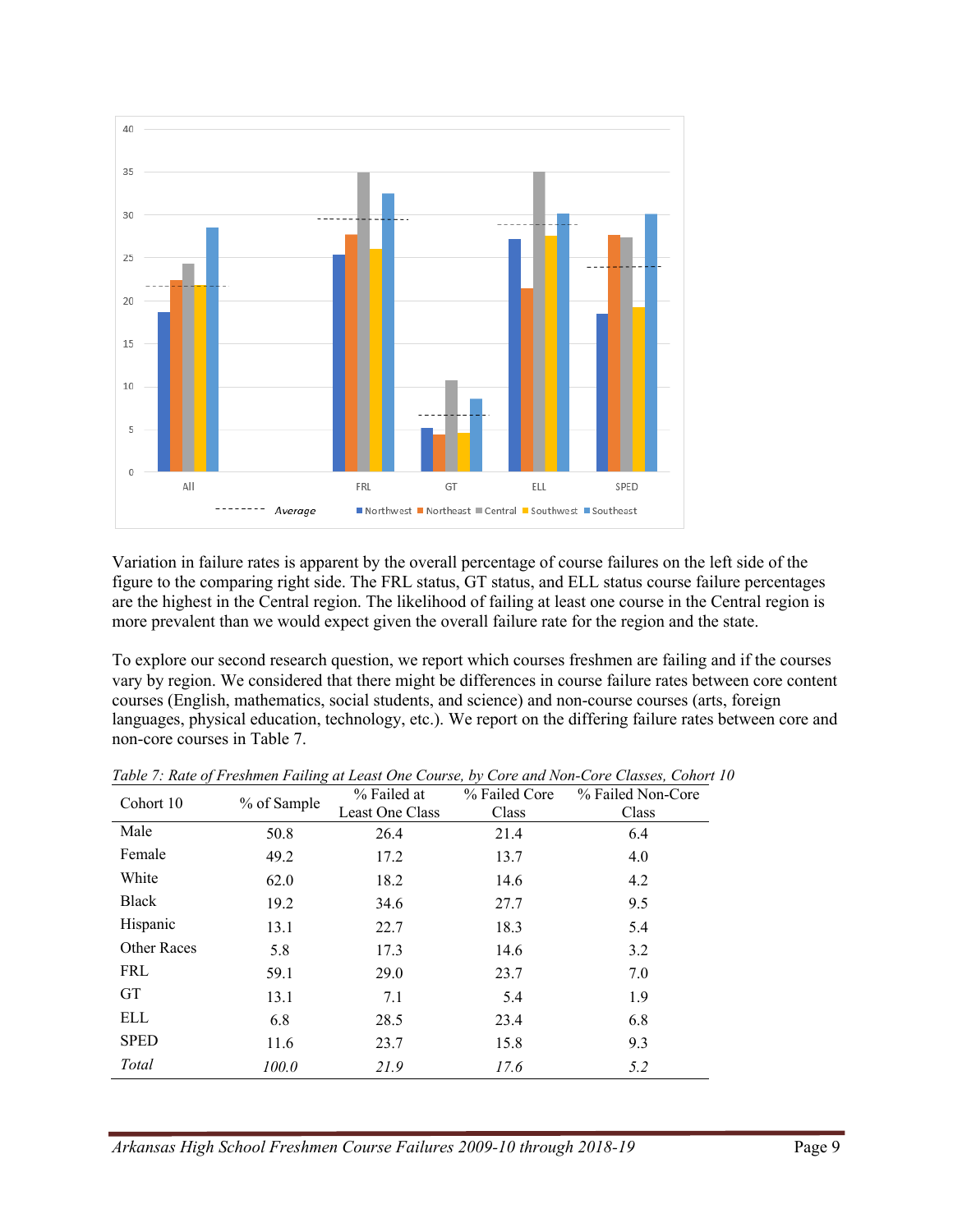In Table 7, we find similar patterns of course failure rates by student demographic characteristics. Arkansas freshmen are more likely to fail core courses than non-core courses. Overall, Black students, FRL status students, ELL students, and male students are most likely to fail at least one course their freshman year, and this pattern is consistent for core course failure percentages. For non-core course, however, students receiving Special Education services have a failure rate almost as high as Black students.

To determine which courses resulted in the highest failure rates among Arkansas freshmen, we restricted our sample to only the courses in which at least 10 percent of the freshman sample were enrolled. This restriction is necessary due to the number of courses in Arkansas that have less than 10 percent of the freshman sample enrolled in them. If a course with less than approximately 3,500 freshman students enrolled in it, even with a higher failure percentage than reported below, the course was restricted from our report. We analyze the five most recent years, 2015-2019, Cohorts 6-10. While the most failed courses for recent Cohort is provided in Table 8, the top ten courses failed for Cohorts 6-9 are in the appendix as Table A2.

|                                       | Failure    | Core   |
|---------------------------------------|------------|--------|
|                                       | Percentage | Course |
| Algebra I                             | 12.3       |        |
| Spanish I                             | 9.2        |        |
| Physical Science                      | 9.1        |        |
| <b>Computer Business Applications</b> | 8.9        |        |
| English 9                             | 8.8        |        |
| US History since 1890                 | 8.4        |        |
| Family and Consumer Sciences          | 6.4        |        |
| Art                                   | 5.7        |        |
| World History since 1450              | 5.7        |        |
| Oral Communications                   | 5.1        |        |

*Table 8: Most Failed Courses by Arkansas Freshmen, Cohort 10*

As reflected in Tables 8 and A2, Algebra I consistently results in the highest percentage of failures, with 12.3 to 16.9 percent of students failing. Spanish I is the most failed non-core course for Cohort 10, with 9.2 percent of students receiving a failing grade.

We present the course failure rates for the top five most failed courses in each region geographic in Arkansas in Table A3. "United States History since 1890" is the most failed course in the Central region (13.3%), with Algebra I a close second (12.6%). In the Southeast region, Spanish I's failure rate is 20.9%, while Algebra I has a lower failure rate of 15.6%. As Algebra I is the most failed course for high school freshmen statewide and nationwide, we conclude that the failing rates for the Algebra I course should be a concern for education stakeholders and policymakers.

#### **Multivariate Regression Analyses**

We employ a multivariate logistic regression to explore our third and final research question: Does the likelihood of failing a class freshman year vary after controlling for student demographic characteristics, prior achievement, and district characteristics? Our variables of interest, student demographic and programmatic characteristics, are often correlated with each other so we account for the intercorrelation by running multivariate models. We utilize a logistic regression because our outcome of interest, freshman course failure, is binary. Our sample for these analyses includes only students in Cohorts 9 and 10 as prior cohorts were assessed in the  $7<sup>th</sup>$  and  $8<sup>th</sup>$  grade on different assessments and testing regulations.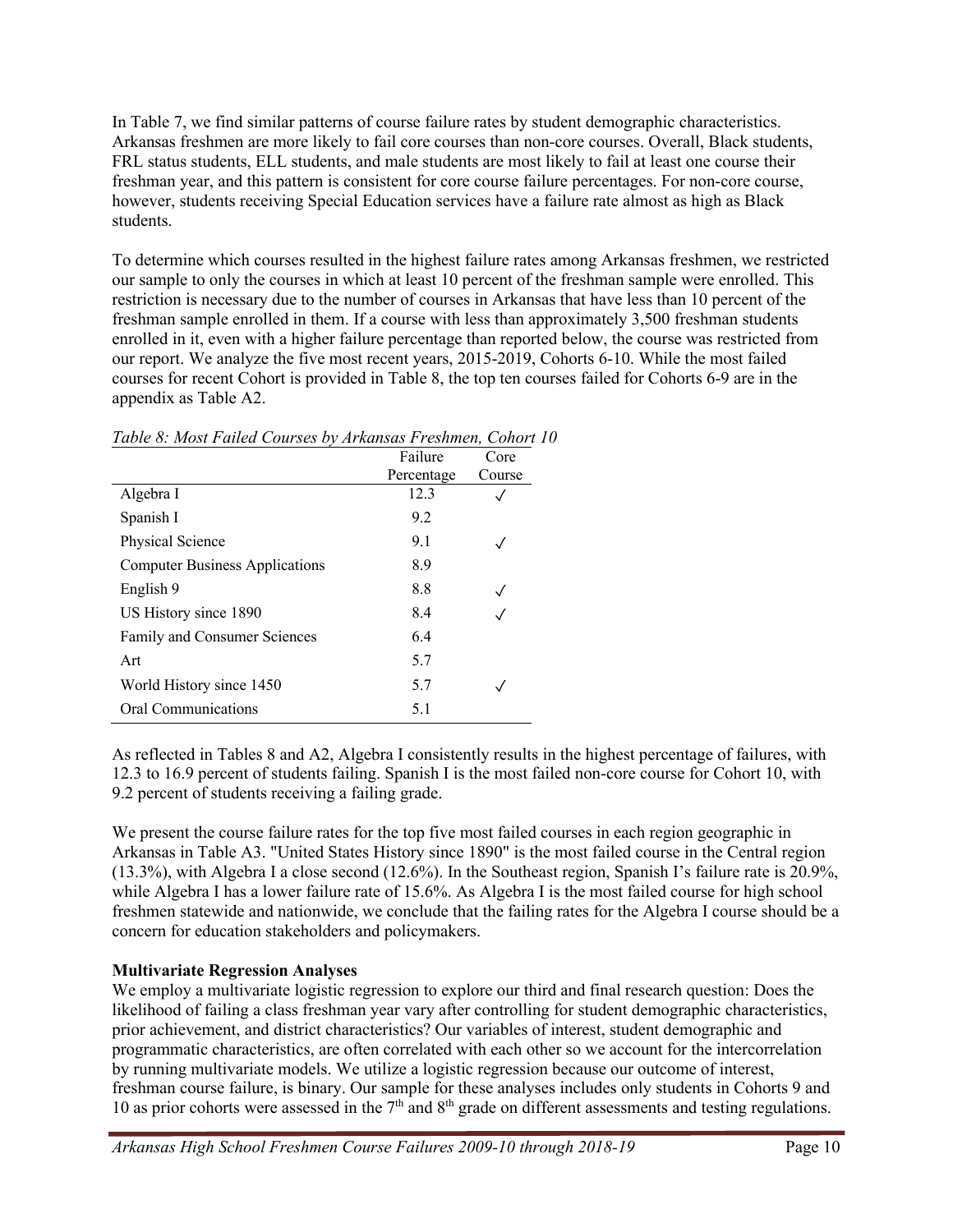We conduct a series of analyses, controlling only for student demographic and programmatic characteristics (Model 1), controlling for prior academic achievement (Model 2), and for district enrollment characteristics (Model 3). All three equations are presented below.

#### **Model 1**

 $Logit(haveFailed_i) = \beta_0 + \beta_1 \chi_i + \beta_2 (race * FRL)_i + \varepsilon_i$  (1)

Where:

- **have Failed** is the dependent variable of interest, probability of failing at least one course freshman year, for student *i* in the analytic pooled analysis
- $\chi_i$  is a vector of student-level characteristics (including gender, race/ethnicity, participation in Free/Reduced Lunch Program, participation in Gifted and Talented Program, participation in English Language Learning Program, and participation in Special Education)
- ( $race * FRL$ ), is an interaction term of race/ethnicity and status in participation in the Free/Reduced Lunch Program, our interaction of interest
- $\cdot$   $\varepsilon_i$  is the random error for student *i* in the analytic pooled analysis

### **Model 2**

 $Logit(haveFailed_i) = \beta_0 + \beta_1 \chi_i + \beta_2 (race * FRL)_i + \beta_3 priorachievement_i + \varepsilon_i$  (2)

Where:

- All variables in Model 1, and
- **priorachievement**<sub>i</sub> is a 7<sup>th</sup> and 8<sup>th</sup> grade standardized math and ELA scores control added for each student *i* in the analytic pooled analysis

### **Model 3**

Logit(haveFailed<sub>i</sub>) =  $\beta_0 + \beta_1 \chi_i + \beta_2$ (race \* FRL)<sub>i</sub> +  $\beta_3$ priorachievement<sub>i</sub> +  $\beta_4 Z_i$  +  $\beta_5$ districtlea<sub>i</sub> +  $\varepsilon_i$  (3)

Where:

- **have Failed** all variables in Model 2, and
- $Z_i$  is a vector of district characteristics including district enrollment and district FRL percentages<br>• **districtlea** is district controls added for each student i
- districtlea<sub>i</sub> is district controls added for each student *i*

Table 9 includes the estimated effects of student demographic and programmatic characteristics on the likelihood of failing a course freshman year. Characteristics of primary interest are presented, and complete regression results are included in the index as Tables A4-A6.

#### **Model 1**

As presented in Table 9, male students, which are the reference group, are 10.1 percentage points more likely to fail a course their freshman year than female students. In addition, Black students are 12.5 percentage points more likely to fail a course their freshman year than White students. FRL status students are 14.1 percentage points more likely to fail a course their freshman year than non-FRL status students. Non-GT status students are 15.2 percentage points more likely to fail a course their freshman year than GT status students. ELL students are 7.4 percentage points more likely to fail a course their freshman year than non-ELL students, and students receiving Special Education services are 2.7 percentage points more likely to fail a course their freshman year than students not receiving Special Education services.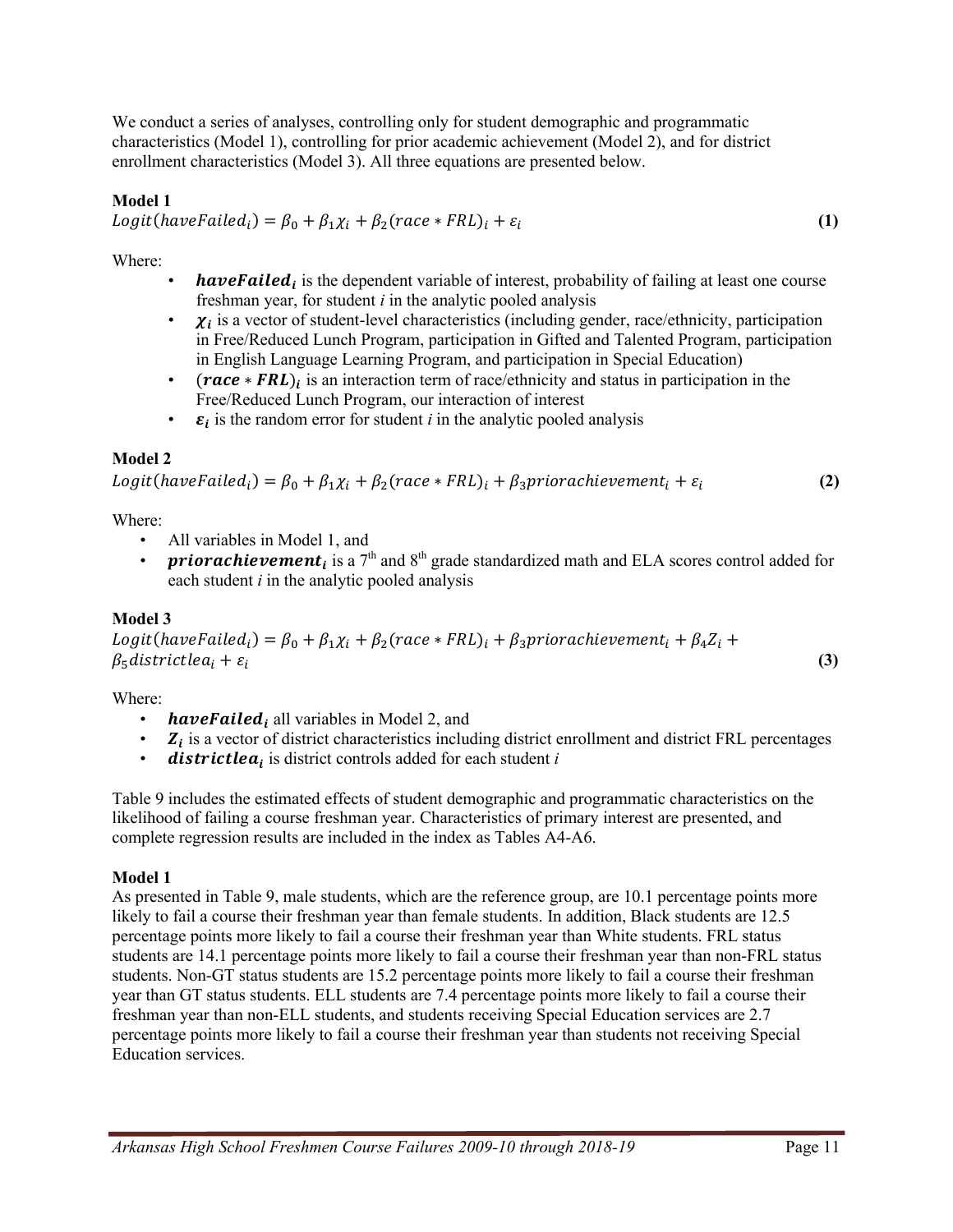| <b>VARIABLES</b>                    | Model 1    | Model 2    | Model 3    |
|-------------------------------------|------------|------------|------------|
| Female                              | $-10.1***$ | $-6.8***$  | $-6.8***$  |
|                                     | (0.003)    | (0.003)    | (0.003)    |
| Black compared to White             | $12.5***$  | $1.9***$   | $-1.5***$  |
|                                     | (0.006)    | (0.004)    | (0.005)    |
| <b>FRL</b>                          | 14.1***    | $8.2***$   | $8.7***$   |
|                                     | (0.003)    | (0.003)    | (0.003)    |
| GT                                  | $-15.2***$ | $-2.2***$  | $-3.4***$  |
|                                     | (0.003)    | (0.006)    | (0.005)    |
| <b>ELL</b>                          | $7.4***$   | $-4.7***$  | $-4.6***$  |
|                                     | (0.009)    | (0.006)    | (0.005)    |
| <b>SPED</b>                         | $-2.7***$  | $-13.8***$ | $-13.1***$ |
|                                     | (0.005)    | (0.002)    | (0.002)    |
| White*FRL compared to White*Non-FRL | $16.1***$  | $10.4***$  | $11.2***$  |
|                                     | (0.004)    | (0.004)    | (0.004)    |
| Black*FRL compared to Black*Non-FRL | $13.6***$  | $5.4***$   | $5.5***$   |
|                                     | (0.010)    | (0.008)    | (0.007)    |
| Black*FRL compared to White*FRL     | $10.4***$  | 0.7        | $-4.5***$  |
|                                     | (0.006)    | (0.005)    | (0.006)    |
| Hispanic*FRL compared to White*FRL  | $-7.0***$  | $-3.5***$  | $-4.7***$  |
|                                     | (0.007)    | (0.007)    | (0.007)    |
| Observations                        | 65,851     | 65,851     | 65,851     |
| R-squared                           | 0.0873     | 0.1777     | 0.2211     |

*Table 9: Estimated Predictors of Having Failed at Least One Course Freshman Year, Cohorts 9 and 10*

Robust standard errors in parentheses

\*\*\*p<0.01, \*\*p<0.05, \*p<0.1

We also present interaction terms between race/ethnicity and FRL status in Table 9. White FRL status students are 16.1 percentage points more likely to fail a course their freshman year than White non-FRL status students. Black FRL status students are 13.6 percentage points more likely to fail a course their freshman year than Black non-FRL status students. Among FRL status students, Black students are 10.4 percentage points more likely to fail a course their freshman year than White students, and White students are seven percentage points more likely to fail a course their freshman year than Hispanic students.

All these interpretations are statistically significant at the 99% confidence level, but our initial model explains only 8.7% of the variance in the likelihood of failing a course freshman year. We expect including prior student achievement as measured by  $7<sup>th</sup>$  and  $8<sup>th</sup>$  grade state assessments in mathematics and English Language Arts (ELA) will add more explanatory power to our model.

#### **Model 2**

To examine how prior achievement on state assessments relate to  $9<sup>th</sup>$ -grade students' likelihood of failing at least one course, we add  $7<sup>th</sup>$  and  $8<sup>th</sup>$  grade math and ELA scores to our previous logit regression. The results are provided as Model 2 of Table 9. As presented in Table 9, adding prior achievement increases the variance explained and reduces the association between student demographic and programmatic characteristics and course failure. Male students are still more likely to fail a course their freshman year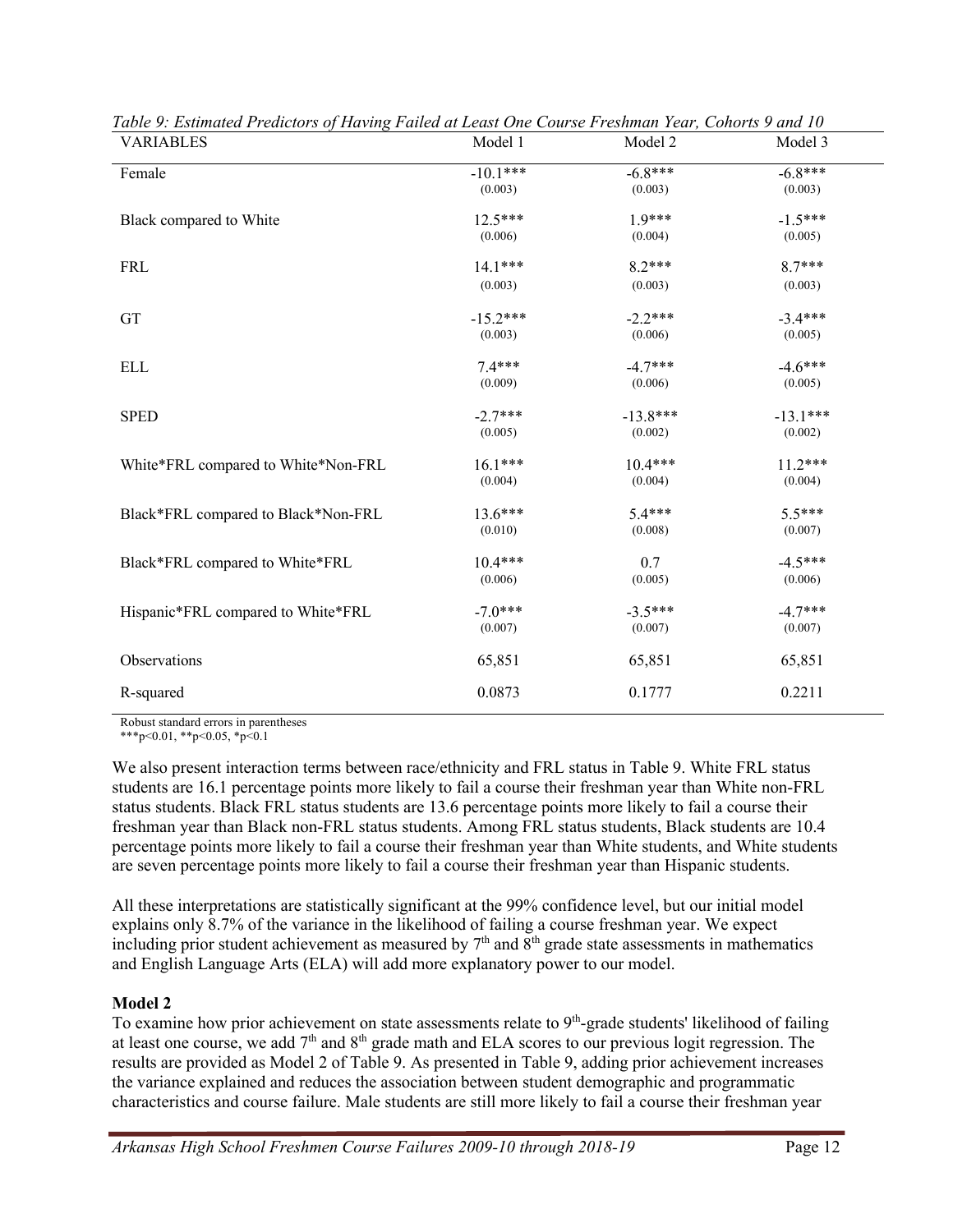than females, but the percentage likelihood has decreased from 10.1 to 6.8. Similarly, the difference between Black and White students has also decreased, while Black students are now only 1.9 percentage points more likely to fail a course their freshman year than White students.

FRL status students are 8.2 percentage points more likely to fail a course than non-FRL status students, a decline from 14.1 percentage points in the initial model. The non-GT status comparison to GT status students has decreased to only 2.2 percentage points more likely to fail. After accounting for prior achievement, ELL status students are no longer more likely to fail a course their freshman year than non-ELL status students. Non-ELL status students are now 4.7 percentage points more likely to fail a course their freshman year compared to ELL status students. The SPED comparison has increased to a wider gap of students not receiving Special Education services 13.8 percentage points more likely to fail a course their freshman year than students receiving Special Education services.

Our comparisons between interaction terms are also reduced after including prior student achievement in the model, Black FRL status students are no longer statistically significantly more likely to fail than White FRL status students. Additionally, White FRL status students are now only 10.4 percentage points more likely to fail a course than White non-FRL status students compared to 16.1 percentage points in the initial model. Black FRL status students are now only 5.4 percentage points more likely than Black non-FRL status students to fail a course their freshman year, down from 13.6 in Model 1. Lastly, White FRL status students are now 3.5 percentage points more likely to fail a course than Hispanic FRL status students, down from 7 percentage points in Model 1.

#### **Model 3**

Our final model includes district characteristics and district fixed effects. The results are provided under Model 3 of Table 9. Some interpretations of the comparisons continue to decrease, and some interpretations have switched between which group is more likely to fail. This preferred model accounts for 22% of the variance of course failures for freshmen across Arkansas. After adding district characteristics and fixed effects as controls, male students remain 6.8 percentage points more likely to fail a course their freshman year than female students. Black students are now 1.5 percentage points *less* likely to fail a course than White students.

FRL status continues to have a strong relationship to course failure; having an FRL status is associated with an 8.7 percentage point increase likelihood of failing a course freshman year compared to non-FRL status students. On the other hand, non-GT status students are 3.4 percentage points more likely to fail a course their freshman year than GT status students, an increase of 2.2 percentage points from Model 1. The ELL and SPED status associations with course failures are consistent with the prior model. Non-ELL status students are 4.6 percentage points more likely to fail a course, and students not receiving Special Educations services are 13.1 percentage points more likely to fail a course than their peers that participate in the in the respective programs.

Lastly, White FRL status students are 11.2 percentage points more likely to fail a course their freshman year than White, non-FRL status students, a slight increase from Model 2. Black FRL status comparison to Black non-FRL status is consistent with the prior model at 5.5 percentage points more likely to fail. Black FRL status students' comparison to White FRL status students regains statistically significant again, but now Black FRL status students are 4.5 percentage points *less* likely to fail a course their freshman year than White FRL status students. White FRL status students are now more likely to fail a course than Hispanic FRL status students, at 4.7 percentage points.

Although the findings of interest are all statistically significant, we cannot determine causality. Our model is descriptively observing relationships between student demographic and programmatic characteristics and course failures. We discover many student demographic and programmatic characteristics are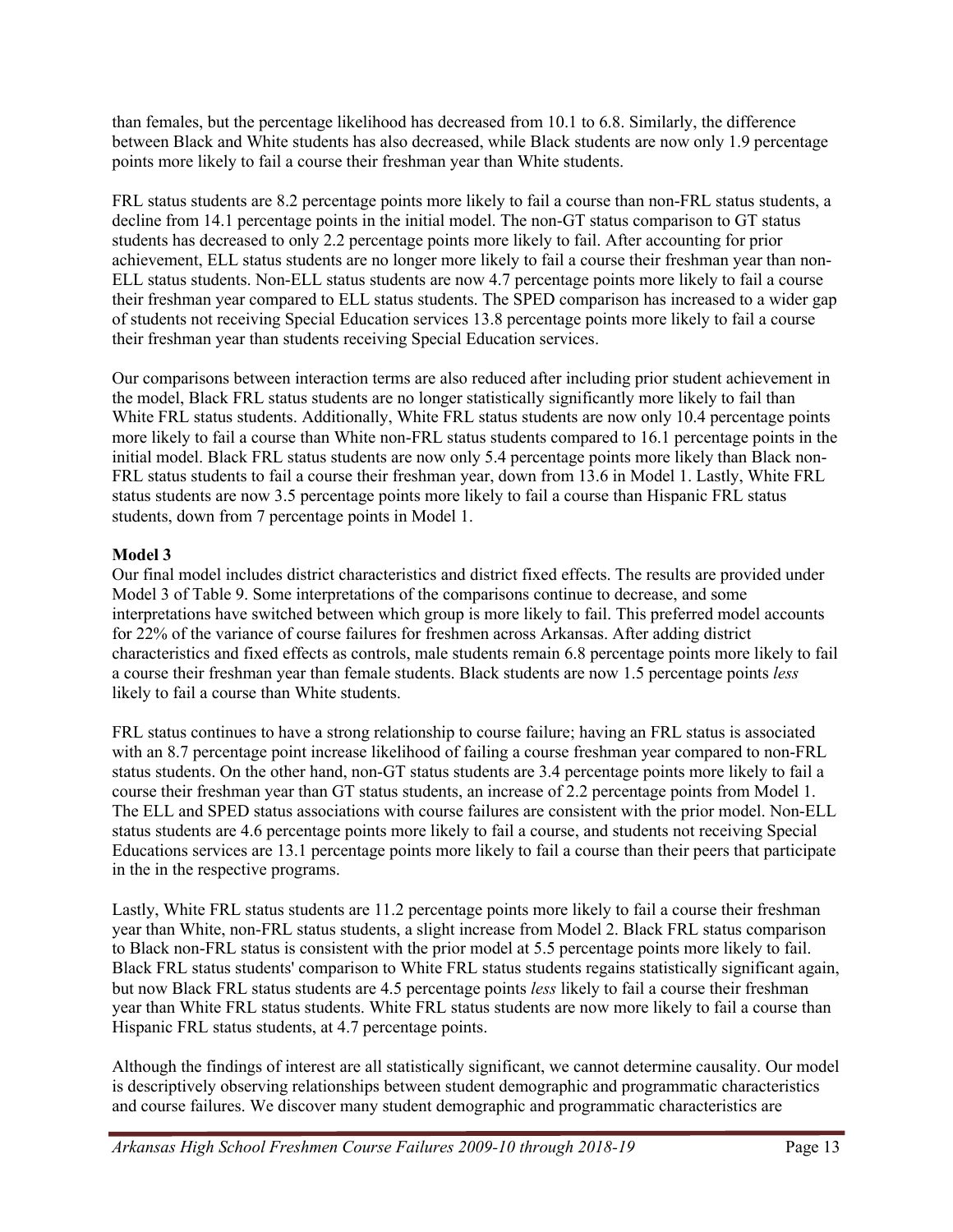statistically significantly associated with the likelihood of course failure even after accounting for students' prior academic achievement and district characteristics.

As Algebra I is the most commonly failed course among Arkansas freshmen, we employ the same regression model but replace the outcome variable with if a student failed Algebra I. The model is provided below, and key variables of interest are presented in Table 10, with full regression results in Table A7.

Logit(haveFailedAlg1<sub>i</sub>) =  $\beta_0 + \beta_1 \chi_i + \beta_2$ (race \* FRL)<sub>i</sub> +  $\beta_3$ priorachievement<sub>i</sub> +  $\beta_4$ districtFRL<sub>i</sub> +  $\beta_5$ logdistrictenrollment<sub>i</sub> +  $\beta_6$ districtlea<sub>i</sub> +  $\varepsilon_i$  (4)

Where:

- **have Failed Alg<sub>1</sub>** is the dependent variable of interest, probability of failing the Algebra I course credit freshman year, for student *i* in the analytic pooled analysis
- $\chi_i$  is a vector of student-level characteristics (including gender, race/ethnicity, and participation in Free/Reduced Lunch Program, participation in Gifted and Talented Program, participation in English Language Learning Program, and participation in Special Education)
- $(**race** * **FRL**)<sub>i</sub>$  is an interaction term of race/ethnicity and status in participation in the Free/Reduced Lunch Program, our interaction of interest
- *priorachievement<sub>i</sub>* is a control added for each student *i* in the analytic pooled analysis
- $\boldsymbol{distribtFRL_i}$ , *logdistrictenrollment<sub>i</sub>*, and  $\boldsymbol{distribt}$  are district controls added for each student *i* in the analytic pooled analysis
- $\varepsilon_i$  is the random error for student *i* in the analytic pooled analysis

| <b>VARIABLES</b>                    | havefailedAlg1       |
|-------------------------------------|----------------------|
| Female                              | $-1.4***$<br>(0.001) |
| Black compared to White             | $-0.4**$<br>(0.002)  |
| <b>FRL</b>                          | $2.1***$<br>(0.001)  |
| <b>GT</b>                           | $-1.5***$<br>(0.002) |
| <b>ELL</b>                          | $-0.9***$<br>(0.002) |
| <b>SPED</b>                         | $-4.1***$<br>(0.001) |
| White*FRL compared to White*Non-FRL | 2.9***<br>(0.002)    |
| Black*FRL compared to Black*Non-FRL | $1.0***$<br>(0.003)  |
| Black*FRL compared to White*FRL     | $-1.4***$<br>(0.002) |
| Hispanic*FRL compared to White*FRL  | $-1.6***$<br>(0.003) |
| Observations                        | 65,851               |
| R-squared                           | 0.2153               |

*Table 10: Estimated Predictors of Having Failed Algebra I Course Freshman Year, Cohorts 9 and 10*

\*\*\*p<0.01, \*\*p<0.05, \*p<0.1 Robust standard errors in parentheses

*Arkansas High School Freshmen Course Failures 2009-10 through 2018-19* Page 14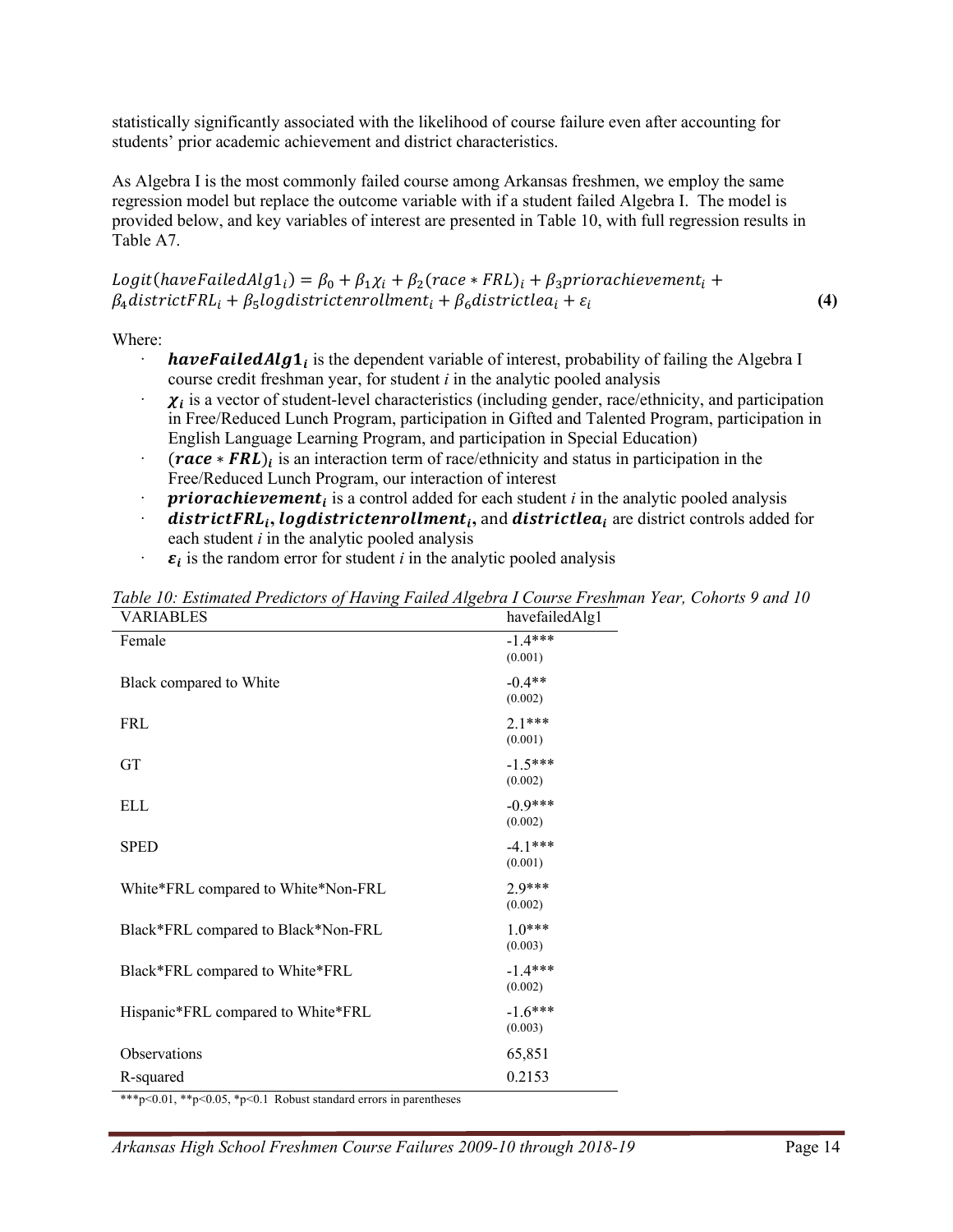Our descriptive analysis demonstrated that Algebra I was the course most failed by Arkansas freshman with 12.7 percent failure rate for the most recent cohort. However, the multivariate regression shows smaller associates between student characteristics and the likelihood of failing Algebra I than the likelihood of failing any course during  $9<sup>th</sup>$  grade. This model accounts for 21.5 % of the variance in Algebra I failure, but our statistically significant interpretations are not as practically significant as they are for failing at least one course binary outcome.

All group differences have been reduced from failing at least one course to failing the Algebra I course. Male students are 1.4 percentage points more likely to fail Algebra I than to their female peers, compared to 6.8 percentage points in Model 3. White students are 0.4 percentage points more likely to fail Algebra I than Black students, compared to 1.5 percentage points in Model 3.

FRL status students are 2.1 percentage points more likely to fail Algebra I than non-FRL status students, compared to 8.7 percentage points in Model 3. Non-GT status students are 1.5 percentage points more likely to fail Algebra I than GT status students, compared to 3.4 percentage points in Model 3. Non-ELL status students are 0.9 percentage points more likely to fail Algebra I than ELL status students, compared to 4.6 percentage points in Model 3, and lastly, students not receiving Special Education services are 4.9 percentage points more likely to fail Algebra I than students receiving Special Education services, compared to 13.1 percentage points in Model 3.

White FRL status students are 2.9 percentage points more likely to fail Algebra I than White non-FRL status students, compared to 11.2 percentage points in Model 3. Black FRL status students are 1 percentage points more likely to fail Algebra I than Black non-FRL status students, compared to 5.5 percentage points in Model 3. White FRL status students are 1.4 percentage points more likely to fail Algebra I than to Black FRL status students, compared to 4.5 percentage points in Model 3, and lastly, White FRL status students are 1.6 percentage points more likely to fail Algebra I than Hispanic FRL status students, compared to 4.7 percentage points in Model 3. All these interpretations are at the least statistically significant at the 95% confidence level.

## **IV. DISCUSSION**

This study examined the associations between student demographic and programmatic characteristics and the likelihood of failing at least one course freshman year for ten cohorts of Arkansas students (N=344,624). Our analytic sample for the multivariate analysis is limited to the 65,851 students from Cohorts 9 and 10 who completed state assessments during their  $7<sup>th</sup>$ - and  $8<sup>th</sup>$ -grade years. As this limitation results in attrition between the original descriptive and analytic samples, the interpreted results are conservative estimates of the relationships between the likelihood of course failure for students with demographic and programmatic characteristics.

#### **Freshman Failures in Arkansas**

Though reports and findings about freshmen course failures are limited to CPS and Washington state, we find similar outcomes occur for ninth-grade students across Arkansas. Our study examined which student demographic and programmatic characteristics were associated with increased likelihood of failing a course during the freshman year. After controlling for students' prior academic achievements and district enrollment characteristics, we find FRL status students are 8.7 percentage points more likely than non-FRL status students to fail a course during their freshman year. The discrepancy is greatest between White FRL status students and White non-FRL status students. White FRL status students are 11.2 percentage points more likely to fail a course their freshman year than White non-FRL status students. The four programs we reported in the analysis are FRL status, GT status, ELL status, and Special Education services. Except for FRL status, participation in these programs and services result in a reduced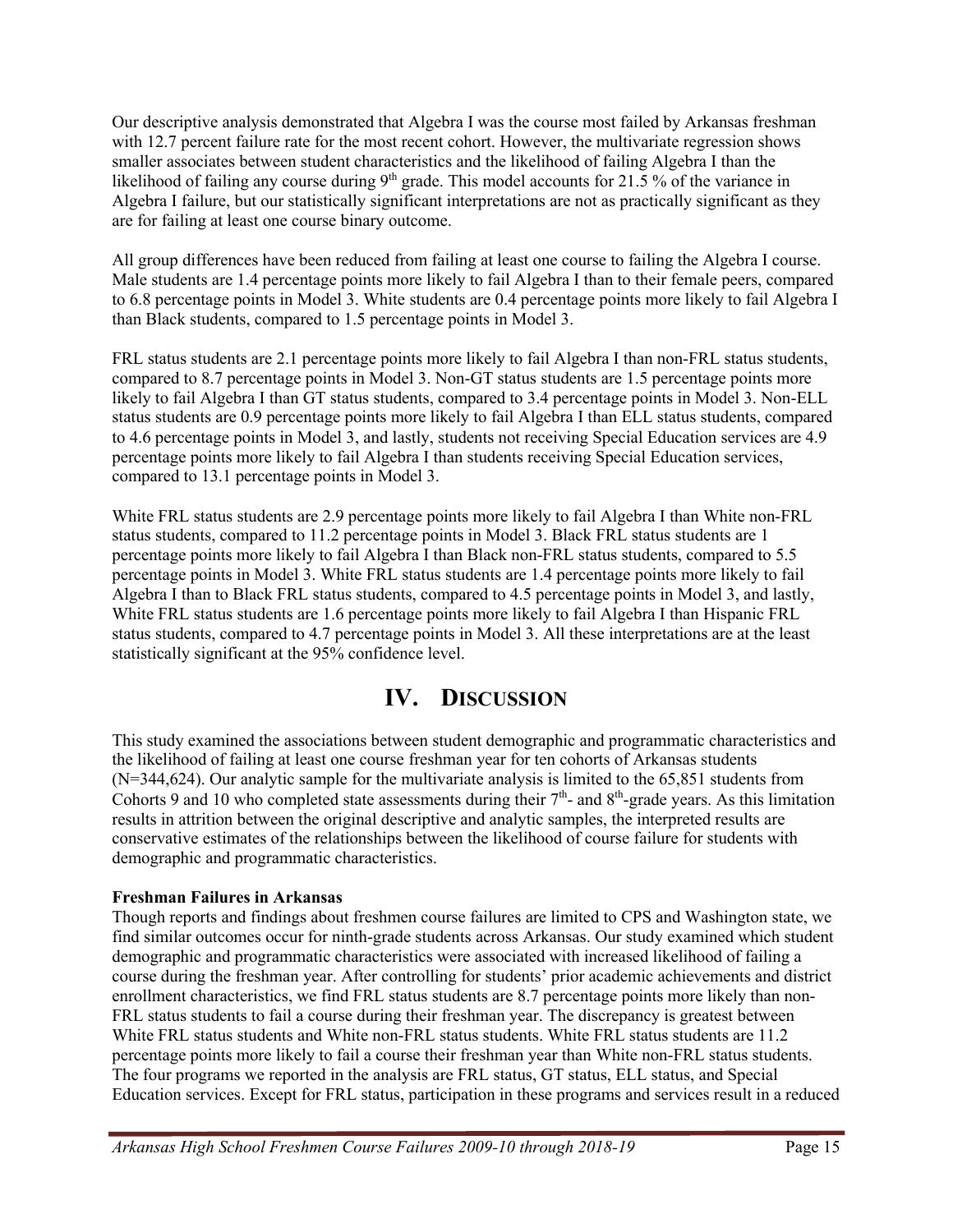likelihood of failing a course freshman year. More specifically, students not receiving Special Education services are associated with a 13.1 percentage point greater likelihood of course failure their freshman year than students receiving Special Education services. Being in SPED programs in Arkansas schools result in a lower likelihood of failing, as does ELL programs and GT programs. Non-ELL status students are 4.6 percentage points more likely to fail a course their freshman year than ELL status students, and non-GT status students are 3.4 percentage points more likely to fail a course their freshman year than GT status students. The designation of these programs is associated with a lower likelihood of course failure, yet the designation of an FRL status is associated with a higher probability of failing for freshmen in Arkansas.

Algebra I failures are not as related to student demographic and programmatic characteristics as failing any course freshman year. All our findings may be statistically significant at the 99% confidence level, which is expected with large sample size, but not all interpretations are practically significant. The discrepancies that we find of all course failures for Arkansas freshmen between student demographic and programmatic characteristics cannot be attributed to the most failed course, Algebra I, as the statistically significant differences are not practically significant between one another.

#### **Limitations**

Our study is limited to descriptive interpretations and cannot identify a causal relationship between student demographic and programmatic characteristics and course failure. Secondly, we limit our multivariate analysis to two cohorts with prior achievement. Adding in prior achievement as a control required us to have math and ELA scores for the freshmen's  $7<sup>th</sup>$  and  $8<sup>th</sup>$  corresponding years, and some students did not reside in Arkansas for those years, did not take the state tests, or took alternate state assessments that were not comparable on the same scale as the general state test. This limitation has the most significant attrition from the initial sample for students receiving Special Education services, resulting in a conservative estimate of the association between students receiving Special Education services and course failure compared to students not receiving Special Education services. Additionally, we are only able to control for prior academic achievement in ELA and math, which may not capture the academic and cognitive skills required for other types of freshman year courses like science, social studies, art, etc. Finally, our data does not allow us to see the components on which course grades are based—what percentage is participation, what percentage is standards-based, etc.

#### **Future Research**

States should consider conducting future research on high school freshman GPAs and freshman course failure work to investigate if similar trends and associations appear in their data. More information about the components of course grades could provide further insight into why students are failing courses and identify corrective courses of action. Without gathering the potential effects of course failures for freshmen and their future educational outcomes, school districts across the country could be leaving certain groups of students behind when helping these students could be quickly addressed.

#### **Policy Recommendations**

The increased likelihood of FRL status students failing a course freshman year, even after controlling for prior academic achievement, suggests that educators and district leaders across the state should examine the possibility of grading bias occurring for this group of students. Our results indicate that there is a possibility of grades for freshmen in Arkansas reflecting soft skills, such as time management, completing paperwork, class participation, timeliness of submissions, etc.

The designation of a SPED, ELL, and GT status are all associated with a decreased likelihood of failing. FRL status students are more likely to fail. Even after controlling for prior achievement and district characteristics, however, ELL and SPED status students could be receiving the supports they need to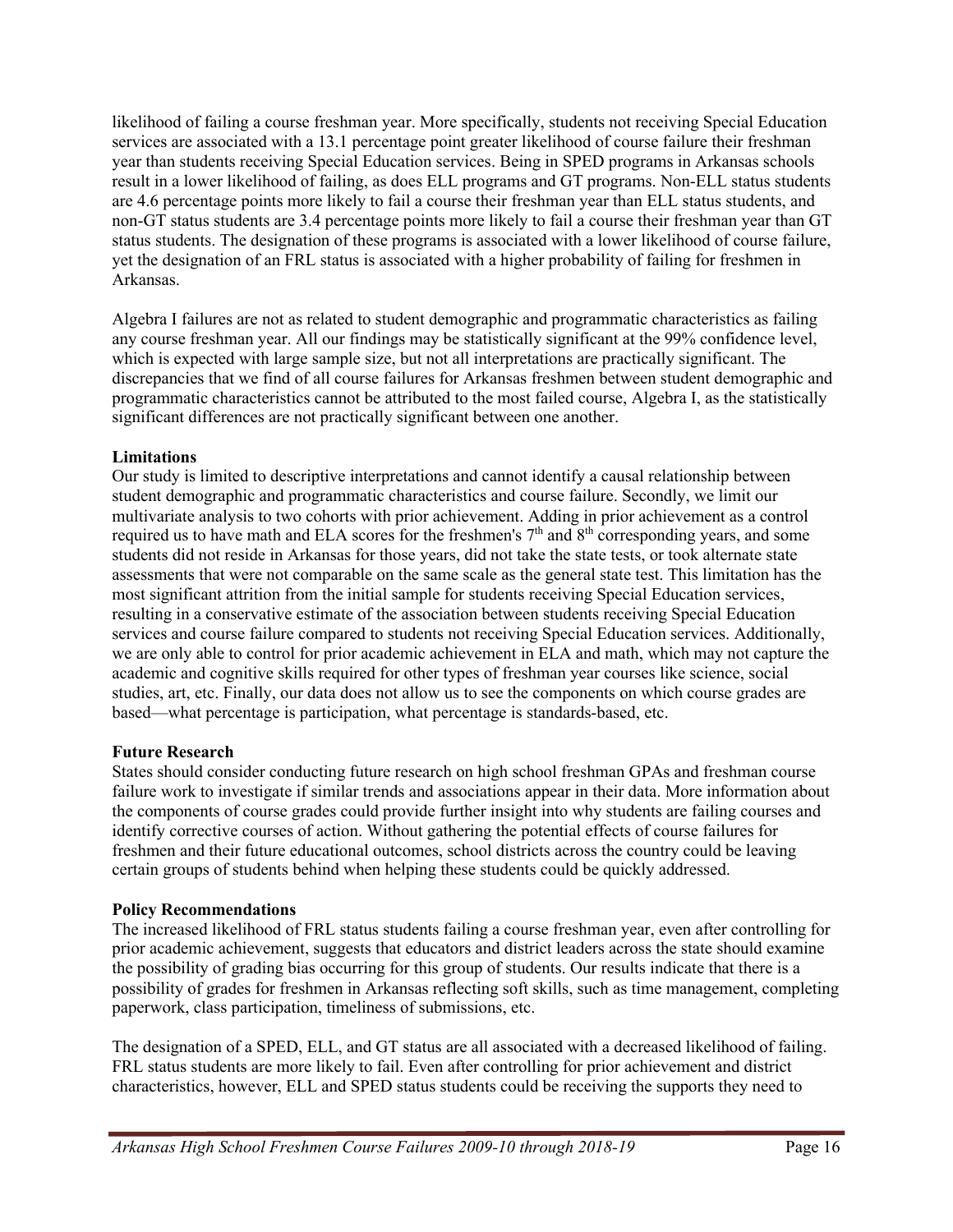successfully pass their classes in Arkansas, whereas Arkansas could be lacking the additional supports for FRL status students to receive the help they need.

Chicago school district leaders implemented interventions to prevent freshman students falling behind in school due to failing grades. Programs that have been found to be effective for freshmen include professional learning communities (PLCs), reviewing student data that focuses on the most at-risk students (lower grades and higher absences), arranging Freshman Success meetings, and forming intentional relationships with lower GPA students (Allensworth et al., 2018; Clark et al., 2016; Park & Denson, 2013; Shoulders et al., 2019; Seeskin et al., 2018). For example, Chicago Public Schools' Freshman OnTrack program has been associated with positive results for alerting teachers and administrators of students close to falling behind academically for high school graduation (Allensworth et al., 2018). Arkansas should consider a similar state-wide early warning indicator.

To address failing grades for all students directly, Arkansas district leaders should consider enacting a "no-zero" policy to prevent zeros from pulling down weighted averages in students' course grades (Allensworth et al., 2018). Joe Feldman (2019) expands the no-zero idea further by suggesting that educators implement a minimum grading policy. Under a minimum grading policy, all letter grades should have the same weight on the scale from 50 to 100. Feldman suggests that teachers and leaders to consider this policy as our current grading scale disproportionately harms students of color, low-income students, and English Language Learners.

Feldman (2019) reports schools that implement the minimum grading policy decreased student failures, reduced grade inflation, and reduced achievement gaps. While this policy recommendation may be uncomfortable for teachers as it challenges the norm and the standard zero grade, it is necessary to help eliminate the possibility of grading bias.

Basing grades on soft skills –time management, completing paperwork, class participation, timeliness of submissions, etc.—should not be incorporated in grades as it can harm students who face challenges outside of the school environment, when the main purpose should be to assess if students really understand the content (Feldman, 2019). The primary purpose of grading should be to assess what a student knows instead of evaluating soft skills.

Malecki and Demaray (2016) encourage schools to provide social mentorship programs for FRL students as their implementations are associated with higher academic performance. Shoulders et al. (2019) urge teachers and counselors to give FRL students with lower GPAs more attention and more academic assistance. Moreover, Park and Denson (2013) suggest teachers and principals analyze their relationships with FRL status students further because providing financial aid for college will not help alleviate education success disparities unless the problem is met head-on—teachers and principals need to form intentional mentorship opportunities for FRL status students.

The OEP team plans to take this report further in the coming term by contacting districts directly with course failure evaluations and their comparisons to the ten biggest districts in Arkansas. We also plan to include diagnostics of which student demographic subgroups are failing disproportionately in each district to address the possible grading bias in local districts across the state. As our previous OEP paper, *Examining Arkansas' Ninth-Grade GPAs and Long-Term Outcomes*, provided evidence that freshman GPAs matter for educational outcomes, we must address possible grading biases sooner rather than later. Additionally, we hope to help Arkansas develop a Freshman OnTrack program.

School leaders should evaluate grading practices in their districts to ensure fairness and consistency for all student demographic and programmatic groups. Identifying and removing barriers to student success is a step towards helping Arkansas students experience better academic and social outcomes.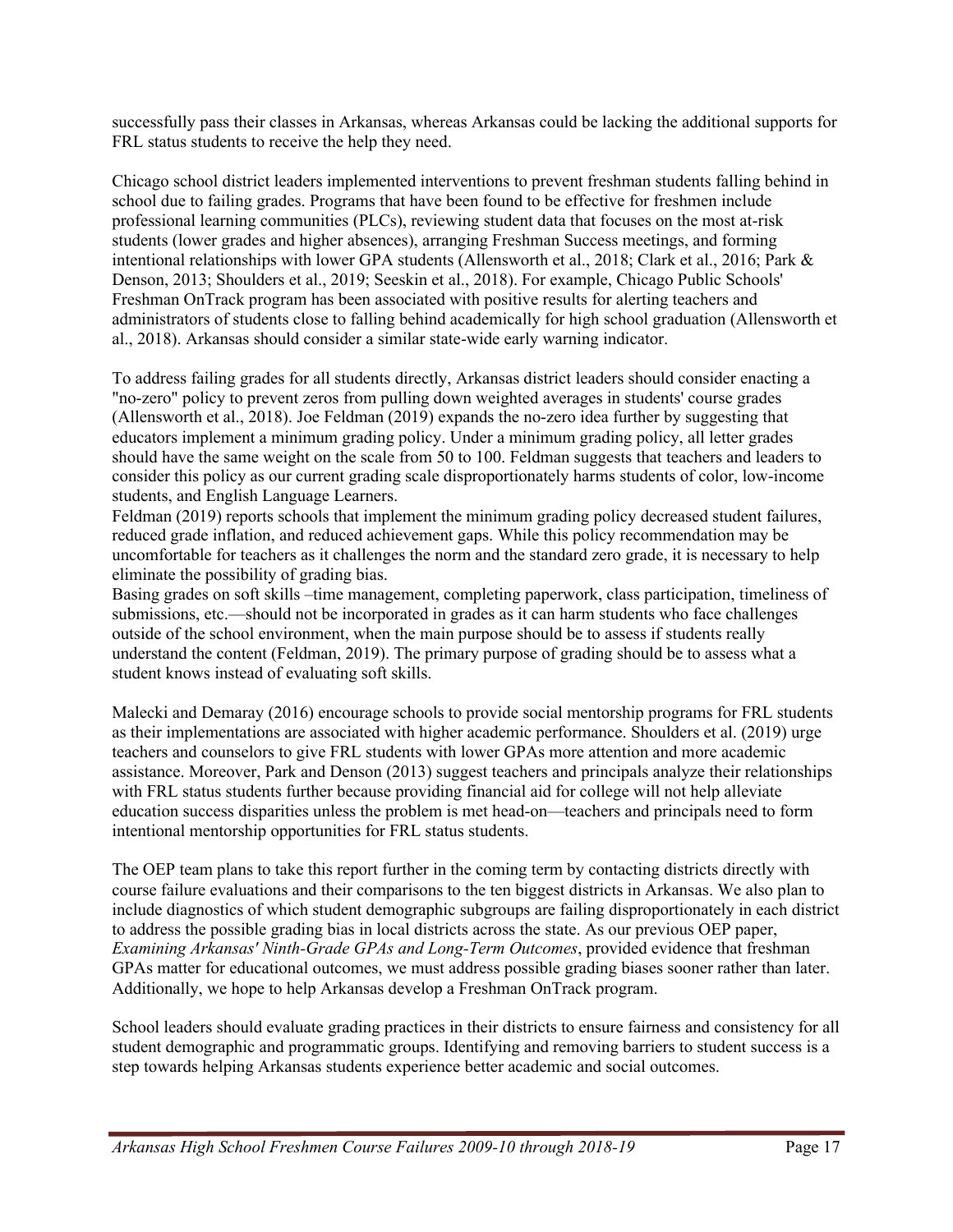#### **REFERENCES**

- Allensworth, E. M., & Clark, K. (2020). High school GPAs and ACT scores as predictors of college completion: Examining assumptions about consistency across high schools. *Educational Researcher, 49*(3), 198–211. https://doi.org/10.3102/0013189X20902110
- Andrews, C., & Bishop, P. (2012). Middle grades transition programs around the globe. *Middle School Journal, 44*(1), 8-14
- Autor, D., Figlio, D., Karbownik, K., Roth, J., & Wasserman, M. (2019). Family disadvantage and the gender gap in behavioral and educational outcomes. *American Economic Journal: Applied Economics, 11*(3), 338-381. https://doi.org/10.1257/app.20170571
- Belfield, C. R., & Crosta, P. M. (2012). Predicting success in college: the important of placement tests and high school transcripts. (Community College Research Center Working Paper No. 42). Teachers College, Columbia University: New York City, New York.
- Bowers, A.J., Sprott, R., & Taff, S.A. (2013). Do we know who will drop out?: A review of the predictors of dropping out of high school: Precision, sensitivity, and specificity. *The High School Journal 96*(2), 77-100. doi:10.1353/hsj.2013.0000
- Campbell, J. (2005). High school gets grant to improve algebra I scores regionally, 1 in 5 freshmen fail course. *Messenger Inquirer*. Retrieved from https://www.proquest.com/newspapers/high-school-gets-grant-improve-algebra-iscores/docview/378318550/se-2?accountid=8361
- Dean-Anthony, C. (2016). Why students leave the community college: Experiences of at-risk students in the arkansas mississippi delta. *ProQuest Central*. Retrieved from https://www.proquest.com/dissertations-theses/why-students-leave-community-collegeexperiences/docview/1859958267/se-2?accountid=8361
- Easton, J.Q., Johnson, E., & Sartain, L. (2017). The predictive power of ninth-grade GPA. Chicago, IL: University of Chicago Consortium on School Research. https://consortium.uchicago.edu/sites/default/files/201810/Predictive%20Power%20of%20Ninth-Grade-Sept%202017-Consortium.pdf
- Farmer, E. D., & Hope, W. C. (2015). Factors that influence african american male retention and graduation: The case of gateway university, a historically black college and university. *Journal of College Student Retention: Research, Theory & Practice, 17*(1), 2–17. https://doi.org/10.1177/1521025115571074
- Feldman, J. (2019). *Grading for equity: What it is, why it matters, and how it can transform schools and classrooms.*
- Gates, B. (2021). More students flunk this high school course than any other. *GatesNotes*. Retrieved from https://www.gatesnotes.com/Education/Helping-students-succeed-in-Algebra
- Gillespie, K. (2018). Ninth-grade failure rates reveal much to state, local educators. *The Columbian*. Retrieved from https://www.columbian.com/news/2018/may/14/ninth-grade-failure-rates-reveal-much-to-statelocal-educators/
- Hanna, R. N., & Linden, L. L. (2012). Discrimination in grading. *American Economic Journal: Economic Policy, 4*(4), 146–168. http://www.jstor.org/stable/23358248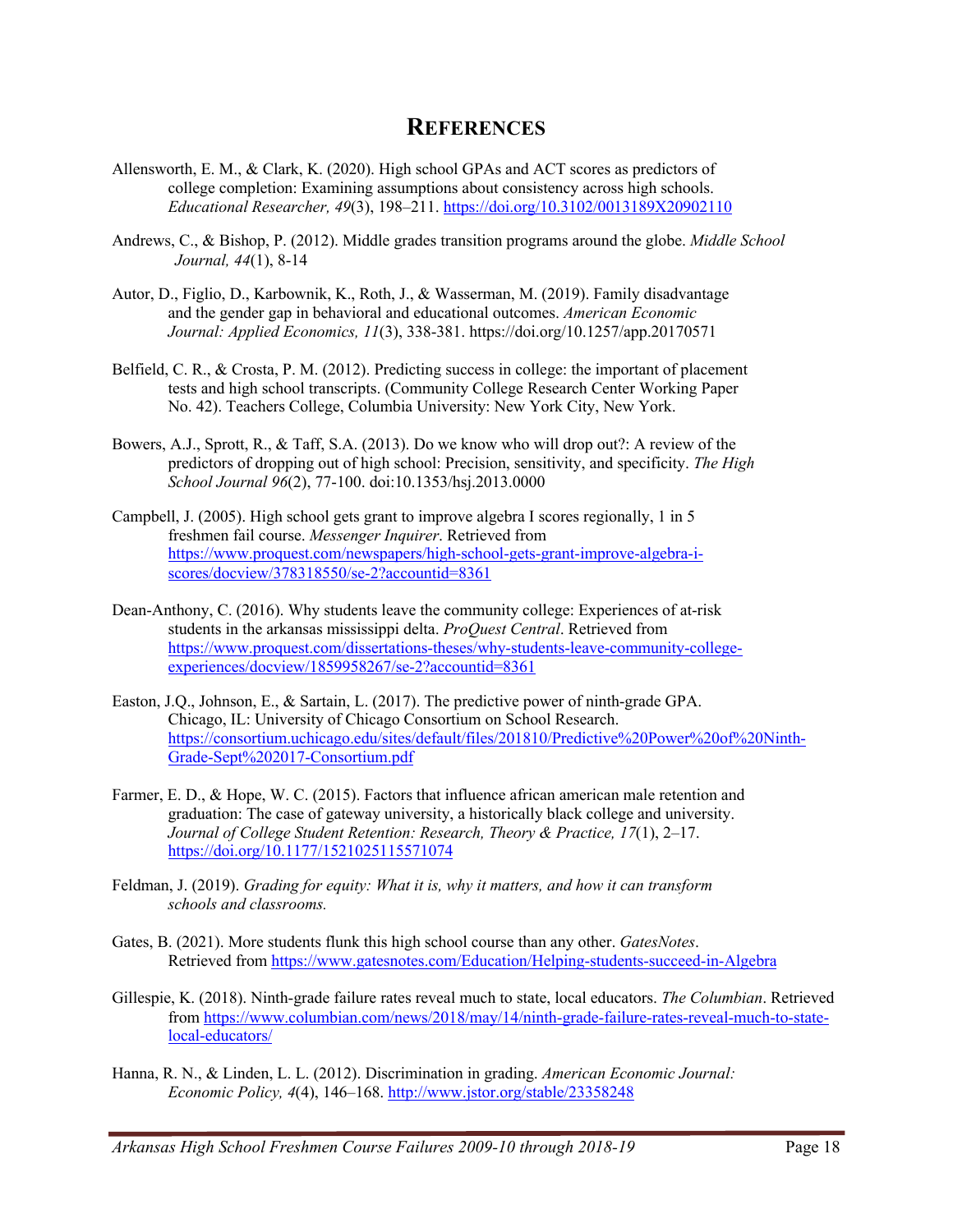- Komarraju, M., Ramsey, A., & Rinella, V. (2013). Cognitive and non-cognitive predictors of college readiness and performance: Role of academic discipline. *Learning and Individual Differences, 24*, 103-109. https://doi.org/10.1016/j.lindif.2012.12.007
- KUAR (2017). Arkansas unique in narrow achievement gap among high and low income dual enrollment students. *KUAR*. Retrieved from https://www.ualrpublicradio.org/local-regionalnews/2017-10-23/study-arkansas-unique-in-narrow-achievement-gap-among-high-and-low-incomedual-enrollment-students
- Malecki, C. K., & Demaray, M. K. (2016). Social support as a buffer in the relationship between socioeconomic status and academic performance. *School Psychology Quarterly, 21*(4), 375-395. https://doi.org/10.1037/h0084129
- Mayes, D. (2015). Factors that affect success in a developmental mathematics course at an Arkansas two-year college: A grounded theory. *ProQuest Dissertations & Theses Global*. Retrieved from https://www.proquest.com/dissertations-theses/factors-that-affect-successdevelopmental/docview/1709469889/se-2?accountid=8361
- Nomi, T., & Allensworth, E. M. (2013). Sorting and supporting: Why double-dose algebra led to better test scores but more course failures. *American Educational Research Journal, 50*(4), 756–788. http://www.jstor.org/stable/23526104
- OSPI. (2017). Washington state graduation rates continue to rise; OSPI releases new graduation data. *OSPI*. Retrieved 2022, from https://www.k12.wa.us/about-ospi/press-releases/washington-stategraduation-rates-continue-rise-ospi-releases-new-graduation-data
- Park, J. J., & Denson, N. (2013). When race and class both matter: The relationship between socioeconomic diversity, racial diversity, and student reports of Cross–Class interaction. *Research in Higher Education, 54*(7), 725-745. https://doi.org/10.1007/s11162-013-9289-4
- Puhani, P. A., & Yang, P. (2020). Does increased teacher accountability decrease leniency in grading? *Journal of Economic Behavior & Organization, 171*, 333-341. https://doi.org/10.1016/j.jebo.2019.12.017
- Seeskin, A., Nagaoka, J., & Mahaffie, S. (2018). Hidden risk: Changes in GPA across the transition to high school. Chicago, IL: University of Chicago Consortium on School Research. https://eric.ed.gov/?id=ED593622
- Spence, K. D. (2020). Perceptions of offering algebra 1 using two different course designs. *ProQuest Central*. Retrieved from https://www.proquest.com/dissertations-theses/perceptionsoffering-algebra-1-using-two/docview/2452443400/se-2?accountid=8361
- Sutton, A., Langenkamp, A. G., Muller, C., & Schiller, K. S. (2018). Who gets ahead and who falls behind during the transition to high school? Academic performance at the intersection of race/ethnicity and gender*. Social problems, 65*(2), 154–173. https://doi.org/10.1093/socpro/spx044
- Tobisch, A., & Dresel, M. (2017). Negatively or positively biased? dependencies of teachers' judgments and expectations based on students' ethnic and social backgrounds. *Social Psychology of Education : An International Journal, 20*(4), 731-752. doi:http://dx.doi.org/10.1007/s11218-017- 9392-z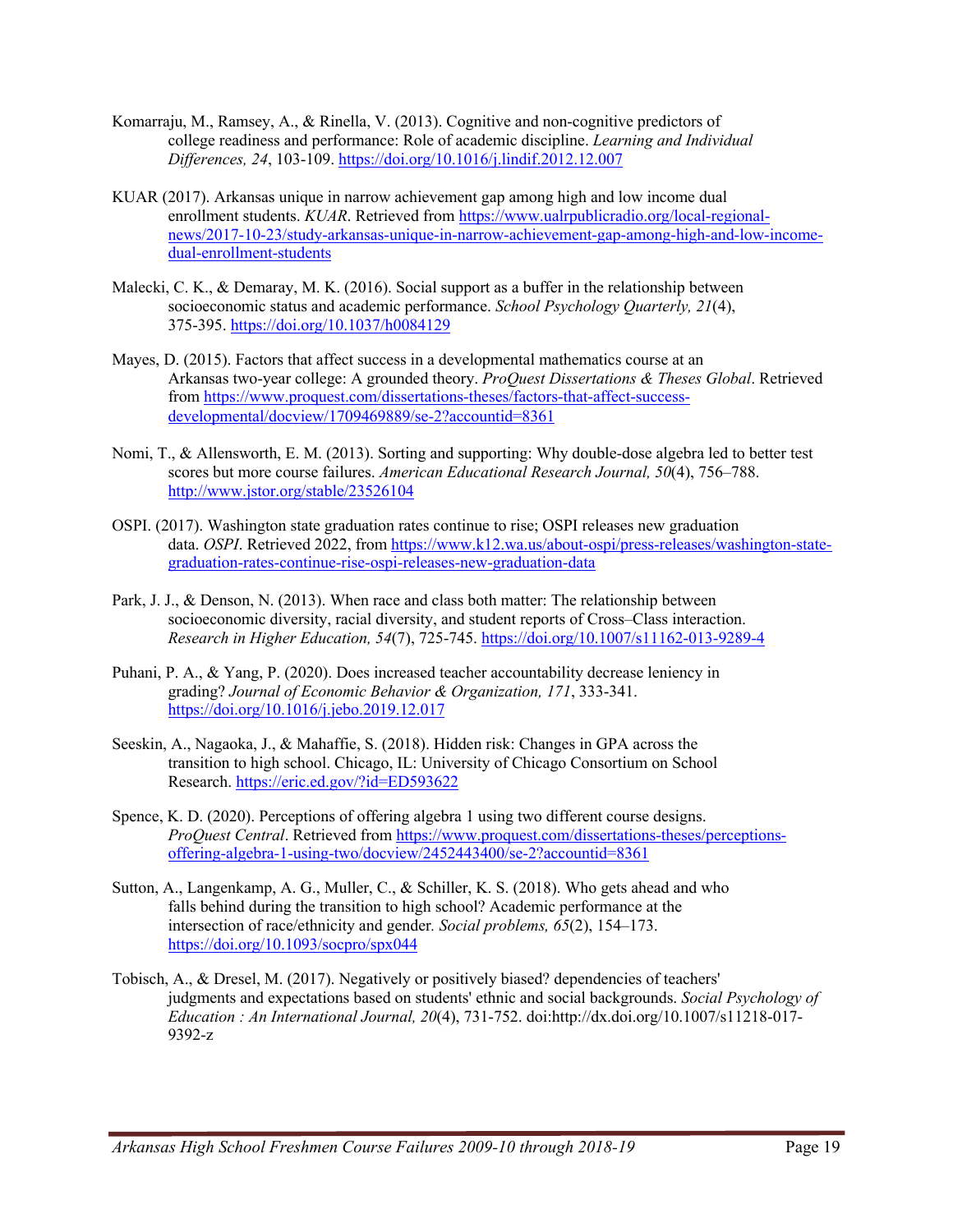### **APPENDIX**

| <b>Northwest</b> | <b>Northeast</b>  | Central    | <b>Southwest</b>    | <b>Southeast</b> |
|------------------|-------------------|------------|---------------------|------------------|
| Baxter           | Clay              | Faulkner   | Calhoun             | Arkansas         |
| Benton           | Cleburne          | Garland    | Clark               | Ashley           |
| Boone            | Craighead         | Grant      | Columbia            | <b>Bradley</b>   |
| Carroll          | Crittenden        | Hot Spring | Dallas              | Chicot           |
| Conway           | Cross             | Jefferson  | Hempstead           | Cleveland        |
| Crawford         | Fulton            | Lonoke     | Howard              | Desha            |
| Franklin         | Greene            | Pulaski    | Lafayette           | Drew             |
| Johnson          | Independence      | Saline     | <b>Little River</b> | Lee              |
| Logan            | Izard             |            | Miller              | Lincoln          |
| Madison          | Jackson           |            | Montgomery          | Monroe           |
| Marion           | Lawrence          |            | Nevada              | Phillips         |
| Newton           | Mississippi       |            | Ouachita            | Prairie          |
| Perry            | Poinsett          |            | Pike                |                  |
| Pope             | Randolph          |            | Polk                |                  |
| Scott            | Sharp             |            | Sevier              |                  |
| Searcy           | <b>St Francis</b> |            | Union               |                  |
| Sebastian        | Stone             |            |                     |                  |
| Van Buren        | White             |            |                     |                  |
| Washington       | Woodruff          |            |                     |                  |
| Yell             |                   |            |                     |                  |

*Table A1: Arkansas Counties by Geographic Region*

*Table A2: Top Ten Most Failed Freshman Courses, Cohorts 6-10*

| Course Name                           | Cohort 6 | Cohort 7 | Cohort 8 | Cohort 9 | Cohort 10 |
|---------------------------------------|----------|----------|----------|----------|-----------|
| Algebra I                             | 16.9     | 15.3     | 14.8     | 13.5     | 12.3      |
| Spanish I                             | 9.5      | 9.6      | 9.0      | 7.9      | 9.2       |
| Physical Science                      | 11.0     | 10.3     | 9.6      | 8.8      | 9.1       |
| <b>Computer Business Applications</b> | 8.4      | 8.8      | 9.5      | 8.3      | 8.9       |
| English 9                             | 11.8     | 10.2     | 9.7      | 9.3      | 8.8       |
| US History since 1890                 |          |          |          |          | 8.4       |
| Family and Consumer Sciences          | 5.9      | 6.1      | 6.6      | 6.3      | 6.4       |
| Art                                   | 7.4      | 6.4      | 7        | 6.1      | 5.7       |
| World History since 1450              |          |          |          |          | 5.7       |
| Oral Communications                   | 6.6      | 5.3      | 5.6      | 4.7      | 5.1       |
| Survey of Agriculture Systems         |          |          |          | 5.8      |           |
| <b>Biology</b>                        |          | 5.4      | 7.5      | 5.4      |           |
| Economics                             | 5.4      | 4.9      | 5.3      | 4.7      |           |
| Civics                                | 5.4      |          |          |          |           |

*\*Note: Only courses with less than or equal to 10 percent of freshmen enrolled are included.*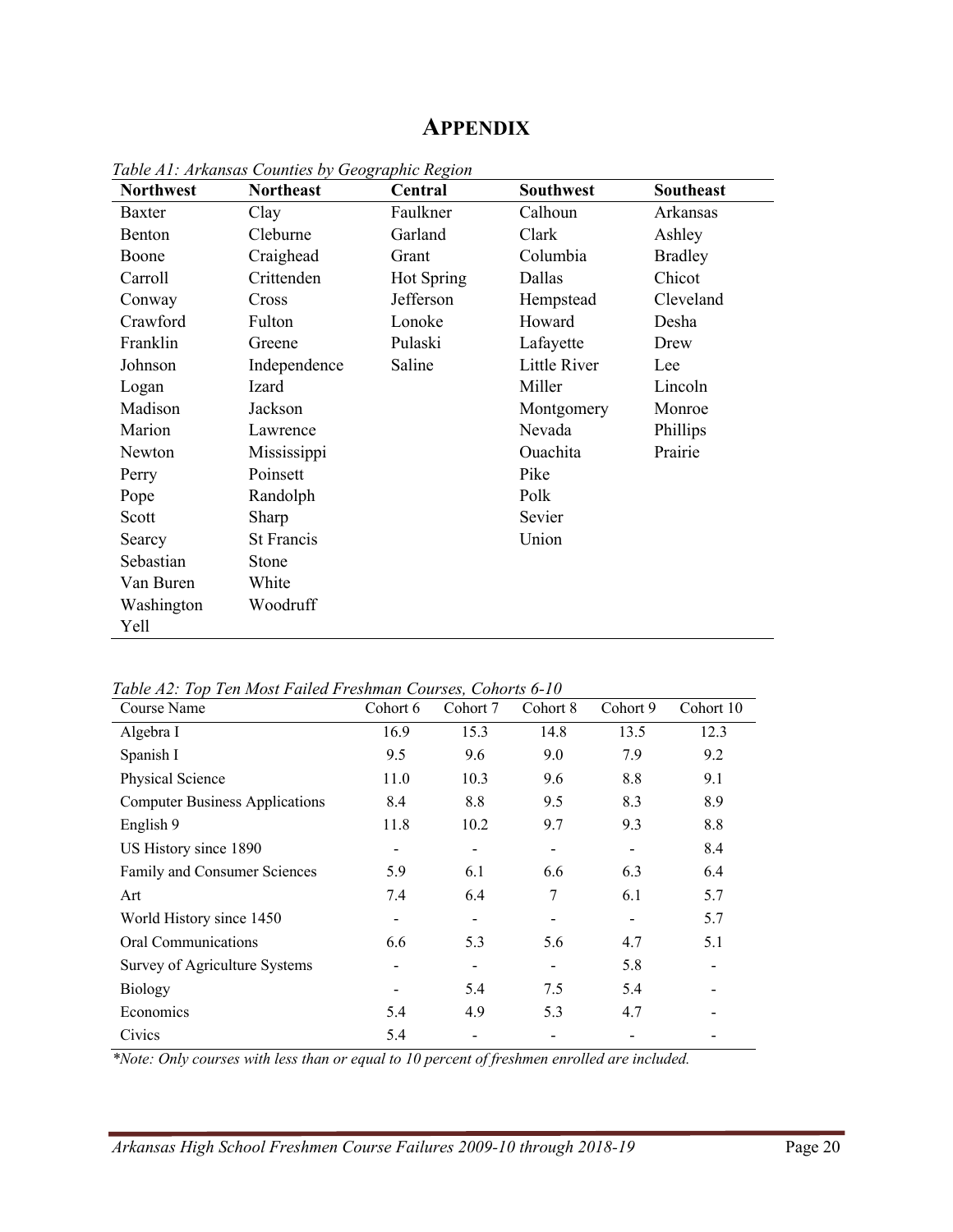| Region    |                       |                  | 3                     | 4                     | 5                        |
|-----------|-----------------------|------------------|-----------------------|-----------------------|--------------------------|
| Northwest | Algebra I             | Spanish I        | Physical Science      | English 9             | World History since 1450 |
|           | $(10.0\%)$            | $(7.5\%)$        | $(7.3\%)$             | $(7.3\%)$             | $(6.3\%)$                |
| Northeast | Algebra I             | Physical Science | Spanish I             | Computer Bus. App.    | English 9                |
|           | $(14.5\%)$            | $(9.8\%)$        | $(8.8\%)$             | $(8.7\%)$             | $(8.3\%)$                |
| Central   | US History since 1890 | Algebra I        | Spanish I             | Computer Bus. App.    | Physical Science         |
|           | $(13.3\%)$            | $(12.6\%)$       | $(10.9\%)$            | $(10.8\%)$            | $(10.3\%)$               |
| Southwest | Algebra I             | English 9        | US History since 1890 | Physical Science      | Computer Bus. App.       |
|           | $(13.9\%)$            | $(10.3\%)$       | $(9.9\%)$             | $(9.7\%)$             | $(7.7\%)$                |
| Southeast | Spanish I             | Algebra I        | <b>Biology</b>        | US History since 1890 | Computer Bus. App.       |
|           | $(20.9\%)$            | $(15.6\%)$       | $(14.0\%)$            | $(13.8\%)$            | $(12.6\%)$               |

*Table A3: Course Failure Rank and Percent Failing, Cohort 10*

*Table A4: Estimated Predictors of Having Failed at Least One Course Freshman Year, Model 1 full results*

| , couito<br>Model 1: Student Characteristics |          | Delta-method | Unadjusted |                        |
|----------------------------------------------|----------|--------------|------------|------------------------|
| $r^2 = 0.0873$                               | Contrast | Std. Err.    | z          | $\mbox{P}{>} \mbox{z}$ |
| Sex M vs F                                   | 0.101    | 0.003        | 32.5       | 0.000                  |
| race                                         |          |              |            |                        |
| Hispanic vs Black                            | $-0.125$ | 0.007        | $-16.72$   | 0.000                  |
| Other vs Black                               | $-0.146$ | 0.008        | $-17.84$   | 0.000                  |
| White vs Black                               | $-0.125$ | 0.006        | $-22.66$   | 0.000                  |
| Other vs Hispanic                            | $-0.021$ | 0.008        | $-2.72$    | 0.007                  |
| White vs Hispanic                            | 0.001    | 0.006        | 0.09       | 0.927                  |
| White vs Other                               | 0.022    | 0.007        | 3.26       | 0.001                  |
| isFRL 1 vs 0                                 | 0.141    | 0.003        | 44.21      | 0.000                  |
| race#isFRL                                   |          |              |            |                        |
| (Black#1) vs (Black#0)                       | 0.136    | 0.010        | 13.25      | 0.000                  |
| (Hispanic#0) vs (Black#0)                    | $-0.064$ | 0.013        | $-5.12$    | 0.000                  |
| (Hispanic#1) vs $(Black#0)$                  | $-0.039$ | 0.011        | $-3.55$    | 0.000                  |
| (Other#0) vs $(Black#0)$                     | $-0.138$ | 0.012        | $-11.8$    | 0.000                  |
| (Other#1) vs $(Black#0)$                     | $-0.004$ | 0.013        | $-0.34$    | 0.736                  |
| (White#0) vs $(Black#0)$                     | $-0.129$ | 0.009        | $-13.85$   | 0.000                  |
| (White#1) vs $(Black#0)$                     | 0.032    | 0.010        | 3.28       | 0.001                  |
| (Hispanic#0) vs (Black#1)                    | $-0.200$ | 0.010        | $-20.29$   | 0.000                  |
| (Hispanic#1) vs (Black#1)                    | $-0.175$ | 0.008        | $-22.82$   | 0.000                  |
| (Other#0) vs $(Black#1)$                     | $-0.274$ | 0.009        | $-31.52$   | 0.000                  |
| (Other#1) vs $(Black#1)$                     | $-0.140$ | 0.010        | $-13.47$   | 0.000                  |
| (White#0) vs $(Black#1)$                     | $-0.266$ | 0.005        | $-51.21$   | 0.000                  |
| (White#1) vs $(Black#1)$                     | $-0.104$ | 0.006        | $-18.55$   | 0.000                  |
| (Hispanic#1) vs (Hispanic#0)                 | 0.026    | 0.010        | 2.65       | 0.008                  |
| (Other#0) vs (Hispanic#0)                    | $-0.073$ | 0.011        | $-6.57$    | 0.000                  |
| (Other#1) vs (Hispanic#0)                    | 0.060    | 0.012        | 4.88       | 0.000                  |
| (White#0) vs $(Hispanic#0)$                  | $-0.065$ | 0.009        | $-7.41$    | 0.000                  |
| (White#1) vs $(Hispanic#0)$                  | 0.096    | 0.009        | 10.43      | 0.000                  |
| (Other#0) vs (Hispanic#1)                    | $-0.099$ | 0.009        | $-10.91$   | 0.000                  |
| (Other#1) vs (Hispanic#1)                    | 0.034    | 0.010        | 3.41       | 0.001                  |
| (White#0) vs (Hispanic#1)                    | $-0.091$ | 0.006        | $-14.95$   | 0.000                  |
| (White#1) vs (Hispanic#1)                    | 0.070    | 0.007        | 10.47      | 0.000                  |
| (Other#1) vs (Other#0)                       | 0.133    | 0.012        | 11.47      | 0.000                  |
| (White#0) vs (Other#0)                       | 0.008    | 0.008        | 1.07       | 0.284                  |
| (White#1) vs (Other#0)                       | 0.169    | 0.008        | 21.4       | 0.000                  |
| (White#0) vs (Other#1)                       | $-0.125$ | 0.010        | $-13.3$    | 0.000                  |
| (White#1) vs (Other#1)                       | 0.036    | 0.010        | 3.68       | 0.000                  |
| (White#1) vs (White#0)                       | 0.161    | 0.004        | 42.9       | 0.000                  |
| isGT 1 vs 0                                  | $-0.152$ | 0.003        | $-43.85$   | 0.000                  |
| isLEP 1 vs 0                                 | 0.074    | 0.009        | 8.41       | 0.000                  |
| isSPED 1 vs 0                                | $-0.027$ | 0.005        | $-6.07$    | 0.000                  |
|                                              |          |              |            |                        |

*Arkansas High School Freshmen Course Failures 2009-10 through 2018-19* Page 21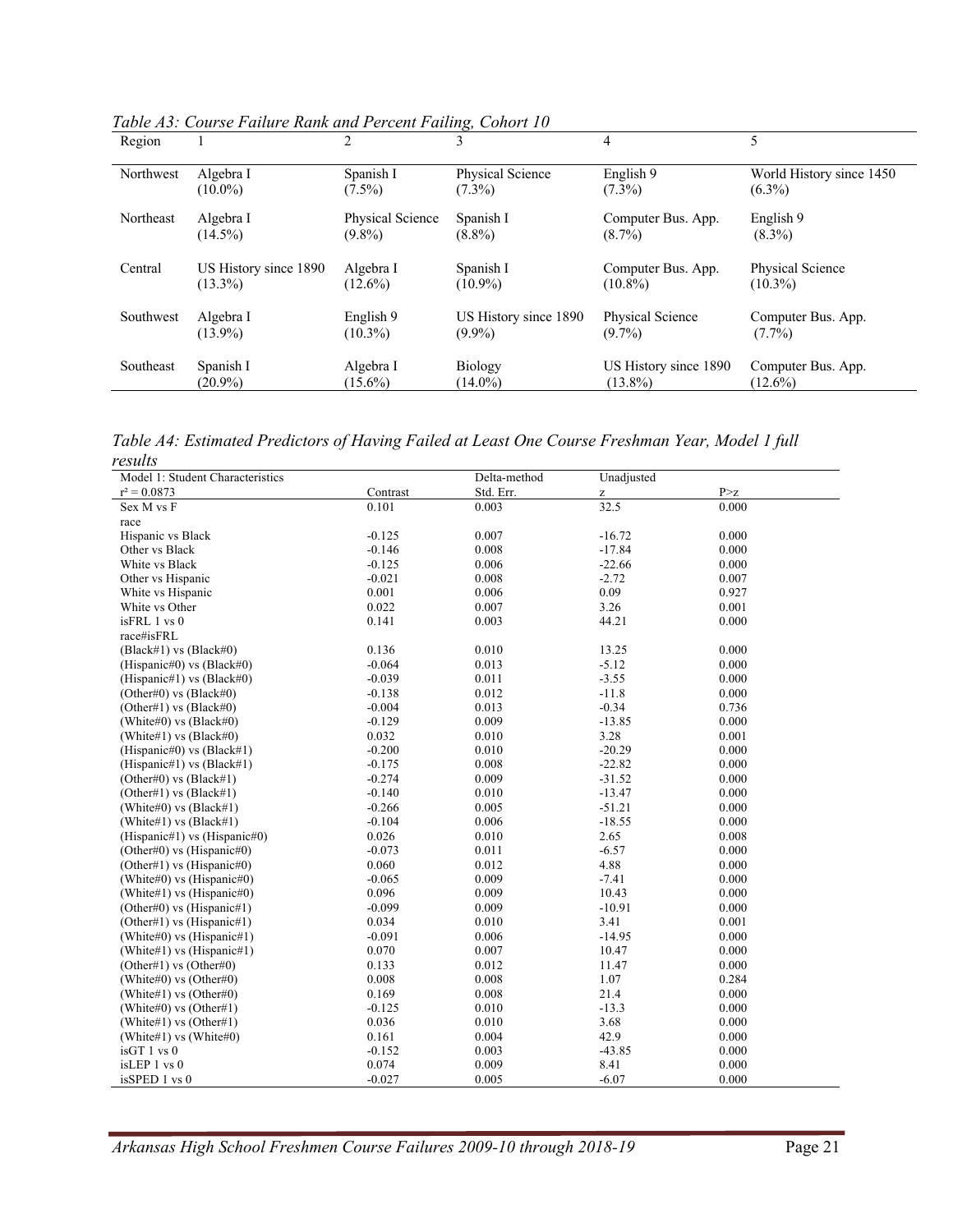| r Coulto<br>Model 2: Model $1 +$ prior achievement |          | Delta-method | Unadjusted |       |
|----------------------------------------------------|----------|--------------|------------|-------|
| $r^2 = 0.1777$                                     | Contrast | Std. Err.    | Z          | P > z |
| Sex M vs F                                         | 0.068    | 0.003        | 22.36      | 0.000 |
| race                                               |          |              |            |       |
| Hispanic vs Black                                  | $-0.007$ | 0.007        | $-1.04$    | 0.301 |
| Other vs Black                                     | $-0.027$ | 0.008        | $-3.37$    | 0.001 |
| White vs Black                                     | $-0.019$ | 0.004        | $-4.23$    | 0.000 |
| Other vs Hispanic                                  | $-0.020$ | 0.009        | $-2.34$    | 0.019 |
| White vs Hispanic                                  | $-0.011$ | 0.006        | $-1.91$    | 0.056 |
| White vs Other                                     | 0.008    | 0.007        | 1.15       | 0.25  |
| Is FRL $1$ vs $0$                                  | 0.082    | 0.003        | 25.82      | 0.000 |
| race#isFRL                                         |          |              |            |       |
| (Black#1) vs (Black#0)                             | 0.054    | 0.008        | 6.81       | 0.000 |
| (Hispanic#0) vs (Black#0)                          | 0.019    | 0.012        | 1.6        | 0.11  |
| (Hispanic#1) vs $(Black#0)$                        | 0.026    | 0.010        | 2.81       | 0.005 |
| (Other#0) vs $(Black#0)$                           | $-0.035$ | 0.012        | $-2.86$    | 0.004 |
| (Other#1) vs $(Black#0)$                           | 0.035    | 0.011        | 3.12       | 0.002 |
| (White#0) vs $(Black#0)$                           | $-0.043$ | 0.007        | $-5.79$    | 0.000 |
| (White#1) vs $(Black#0)$                           | 0.061    | 0.008        | 8.04       | 0.000 |
| (Hispanic#0) vs $(Black#1)$                        | $-0.035$ | 0.010        | $-3.32$    | 0.001 |
| (Hispanic#1) vs (Black#1)                          | $-0.028$ | 0.007        | $-3.96$    | 0.000 |
| (Other#0) vs $(Black#1)$                           | $-0.088$ | 0.011        | $-8.35$    | 0.000 |
| (Other#1) vs $(Black#1)$                           | $-0.019$ | 0.010        | $-1.92$    | 0.055 |
| (White#0) vs $(Black#1)$                           | $-0.097$ | 0.005        | $-21.18$   | 0.000 |
| (White#1) vs $(Black#1)$                           | 0.007    | 0.005        | 1.57       | 0.115 |
| (Hispanic#1) vs (Hispanic#0)                       | 0.007    | 0.011        | 0.63       | 0.528 |
| (Other#0) vs $(Hispanic\#0)$                       | $-0.054$ | 0.014        | $-3.93$    | 0.000 |
| (Other#1) vs (Hispanic#0)                          | 0.016    | 0.013        | 1.27       | 0.206 |
| (White#0) vs (Hispanic#0)                          | $-0.062$ | 0.010        | $-6.27$    | 0.000 |
| (White#1) vs (Hispanic#0)                          | 0.042    | 0.010        | 4.15       | 0.000 |
| (Other#0) vs (Hispanic#1)                          | $-0.060$ | 0.011        | $-5.39$    | 0.000 |
| (Other#1) vs (Hispanic#1)                          | 0.010    | 0.010        | 0.96       | 0.337 |
| (White#0) vs (Hispanic#1)                          | $-0.069$ | 0.006        | $-11.01$   | 0.000 |
| (White#1) vs (Hispanic#1)                          | 0.035    | 0.007        | 5.32       | 0.000 |
| (Other#1) vs (Other#0)                             | 0.070    | 0.013        | 5.32       | 0.000 |
| (White#0) vs (Other#0)                             | $-0.008$ | 0.010        | $-0.85$    | 0.395 |
| (White#1) vs (Other#0)                             | 0.100    | 0.010        | 9.34       | 0.000 |
| (White#0) vs (Other#1)                             | $-0.078$ | 0.009        | $-8.54$    | 0.000 |
| (White#1) vs (Other#1)                             | 0.026    | 0.009        | 2.76       | 0.006 |
| (White#1) vs (White#0)                             | 0.104    | 0.004        | 27.35      | 0.000 |
| Is GT $1$ vs $0$                                   | $-0.022$ | 0.006        | $-3.67$    | 0.000 |
| Is LEP 1 vs 0                                      | $-0.047$ | 0.006        | $-8.29$    | 0.000 |
| Is SPED 1 vs 0                                     | $-0.138$ | 0.002        | $-56.08$   | 0.000 |

*Table A5: Estimated Predictors of Having Failed at Least One Course Freshman Year, Model 2 full results*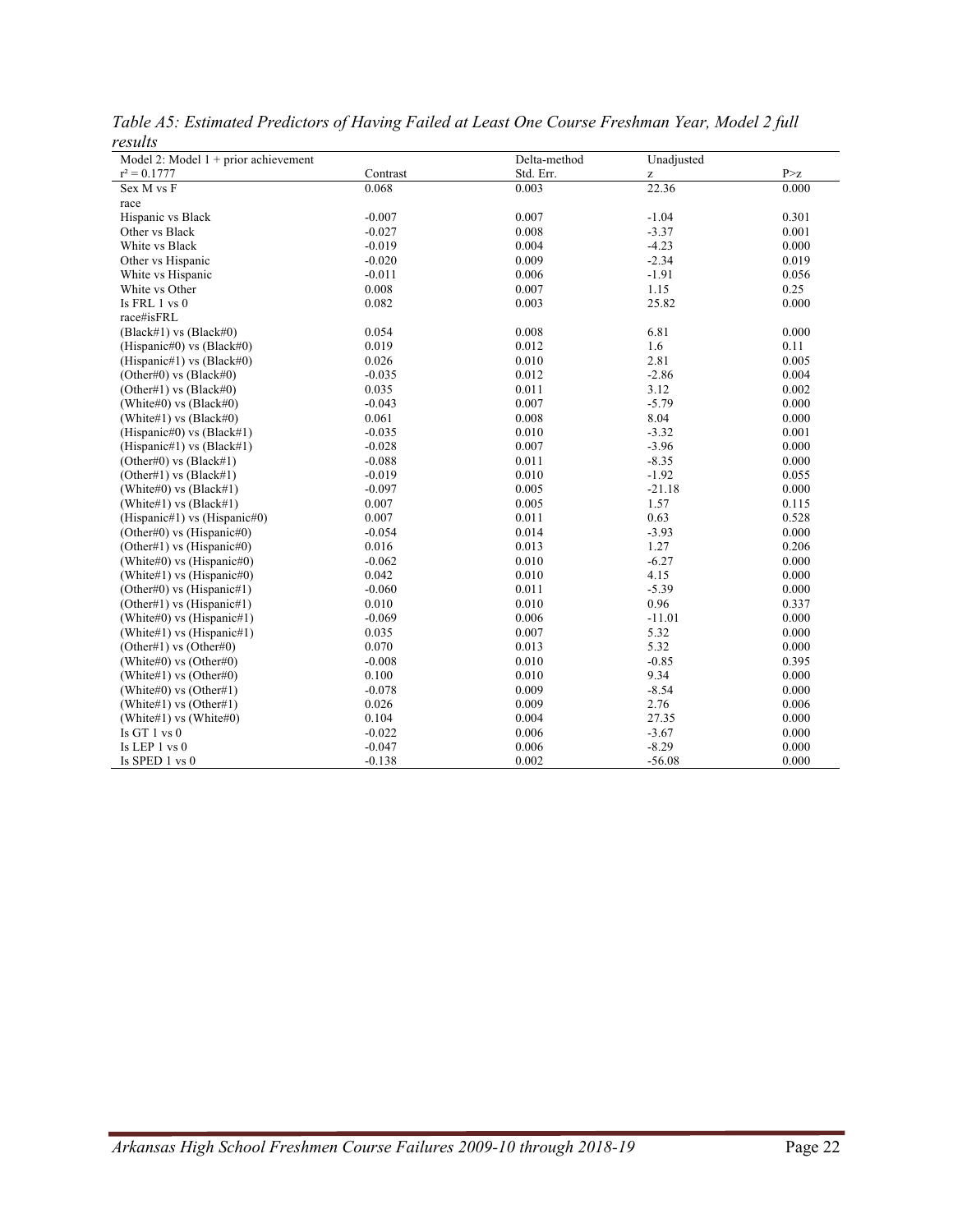| 1 esuits<br>Model 3: Model $2 +$ district characteristics |          | Delta-method | Unadjusted |       |
|-----------------------------------------------------------|----------|--------------|------------|-------|
| $r^2 = 0.2211$                                            | Contrast | Std. Err.    | z          | P > Z |
| Sex M vs F                                                | 0.068    | 0.003        | 23.32      | 0.000 |
| race                                                      |          |              |            |       |
| Hispanic vs Black                                         | 0.015    | 0.007        | 2.26       | 0.024 |
| Other vs Black                                            | $-0.000$ | 0.008        | $-0.04$    | 0.97  |
| White vs Black                                            | 0.015    | 0.005        | 3.23       | 0.001 |
| Other vs Hispanic                                         | $-0.016$ | 0.008        | $-1.96$    | 0.05  |
| White vs Hispanic                                         | $-0.000$ | 0.006        | $-0.05$    | 0.962 |
| White vs Other                                            | 0.015    | 0.007        | 2.24       | 0.025 |
| Is FRL 1 vs 0                                             | 0.087    | 0.003        | 26.71      | 0.000 |
| race#isFRL                                                |          |              |            |       |
| (Black#1) vs (Black#0)                                    | 0.055    | 0.007        | 8.03       | 0.000 |
| (Hispanic#0) vs $(Black#0)$                               | 0.036    | 0.012        | 3.36       | 0.001 |
| (Hispanic#1) vs $(Black#0)$                               | 0.052    | 0.008        | 6.25       | 0.000 |
| (Other#0) vs $(Black#0)$                                  | $-0.012$ | 0.010        | $-1.19$    | 0.233 |
| (Other#1) vs $(Black#0)$                                  | 0.067    | 0.011        | 6.29       | 0.000 |
| (White#0) vs $(Black#0)$                                  | $-0.012$ | 0.006        | $-1.93$    | 0.053 |
| (White#1) vs $(Black#0)$                                  | 0.099    | 0.007        | 14.15      | 0.000 |
| (Hispanic#0) vs (Black#1)                                 | $-0.018$ | 0.010        | $-1.83$    | 0.067 |
| (Hispanic#1) vs $(Black#1)$                               | $-0.003$ | 0.007        | $-0.35$    | 0.727 |
| (Other#0) vs $(Black#1)$                                  | $-0.067$ | 0.010        | $-6.89$    | 0.000 |
| (Other#1) vs $(Black#1)$                                  | 0.013    | 0.010        | 1.27       | 0.204 |
| (White#0) vs $(Black#1)$                                  | $-0.070$ | 0.005        | $-13.2$    | 0.000 |
| (White#1) vs $(Black#1)$                                  | 0.045    | 0.006        | 7.94       | 0.000 |
| (Hispanic#1) vs (Hispanic#0)                              | 0.016    | 0.010        | 1.59       | 0.111 |
| (Other#0) vs (Hispanic#0)                                 | $-0.049$ | 0.012        | $-3.94$    | 0.000 |
| (Other#1) vs (Hispanic#0)                                 | 0.031    | 0.012        | 2.52       | 0.012 |
| (White#0) vs $(Hispanic#0)$                               | $-0.049$ | 0.009        | $-5.25$    | 0.000 |
| (White#1) vs $(Hispanic#0)$                               | 0.063    | 0.010        | 6.45       | 0.000 |
| (Other#0) vs (Hispanic#1)                                 | $-0.065$ | 0.010        | $-6.32$    | 0.000 |
| (Other#1) vs (Hispanic#1)                                 | 0.015    | 0.010        | 1.55       | 0.12  |
| (White#0) vs (Hispanic#1)                                 | $-0.064$ | 0.006        | $-10.36$   | 0.000 |
| (White#1) vs (Hispanic#1)                                 | 0.047    | 0.007        | 6.87       | 0.000 |
| (Other#1) vs (Other#0)                                    | 0.080    | 0.012        | 6.49       | 0.000 |
| (White#0) vs (Other#0)                                    | 0.000    | 0.090        | 0.01       | 0.989 |
| (White#1) vs (Other#0)                                    | 0.118    | 0.009        | 11.88      | 0.000 |
| (White#0) vs (Other#1)                                    | $-0.080$ | 0.009        | $-8.7$     | 0.000 |
| (White#1) vs (Other#1)                                    | 0.032    | 0.010        | 3.37       | 0.001 |
| (White#1) vs (White#0)                                    | 0.112    | 0.004        | 27.07      | 0.000 |
| is GT 1 vs 0                                              | $-0.033$ | 0.005        | $-6.19$    | 0.000 |
| is LEP 1 vs 0                                             | $-0.046$ | 0.005        | $-8.41$    | 0.000 |
| isSPED 1 vs 0                                             | $-0.131$ | 0.002        | $-55.38$   | 0.000 |

*Table A6: Estimated Predictors of Having Failed at Least One Course Freshman Year, Model 3 full results*